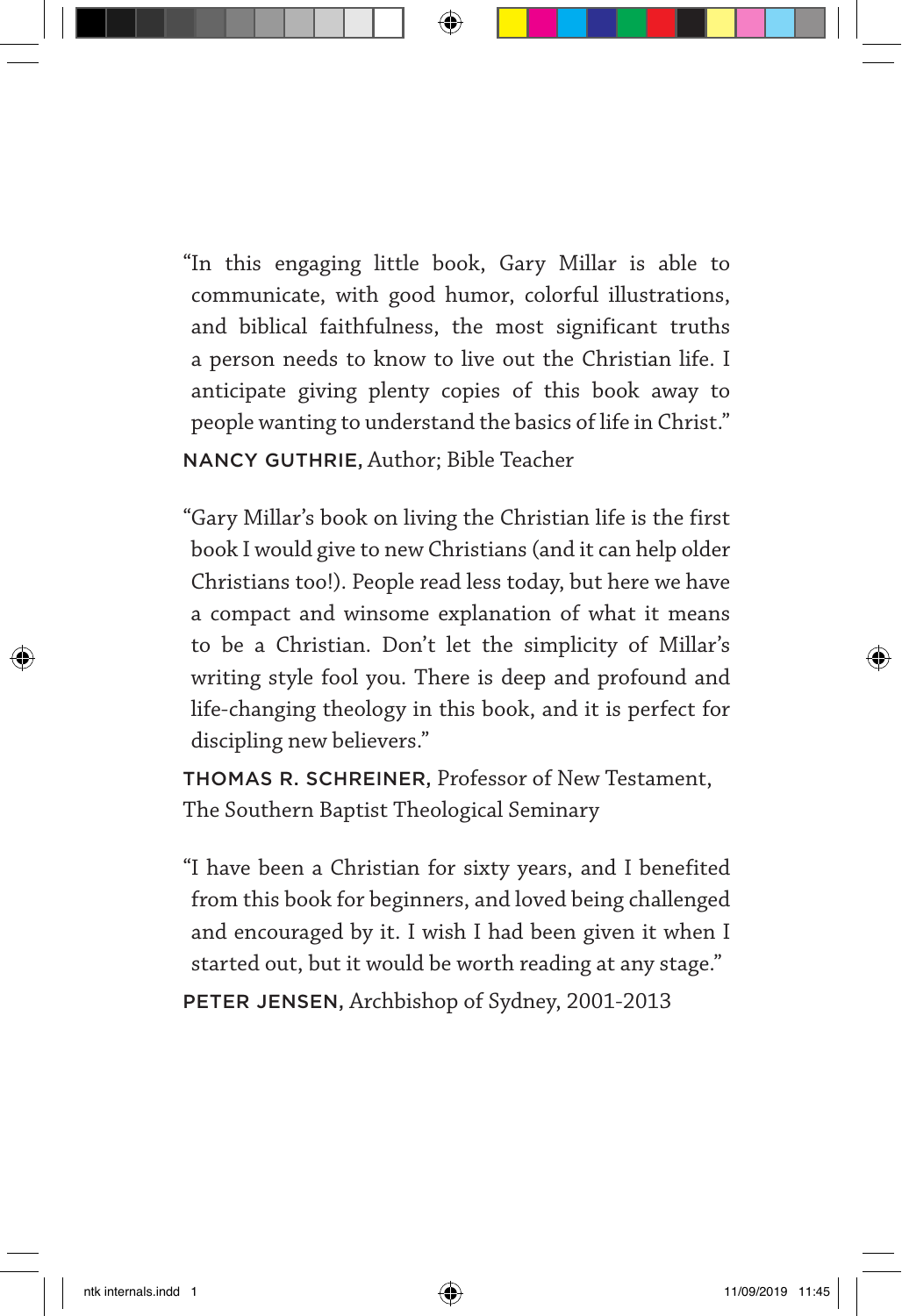"It's overwhelming to think of all the things I'd like to tell someone who is starting their journey of following Christ. I'm so glad Gary Millar wrote this book; he distills and explains what you need to know in a way that anyone can understand. This book is clear, faithful and relatable, and will be a joy to start giving away to friends!"

GLORIA FURMAN, Author, *Treasuring Christ When Your Hands Are Full* and *Labor with Hope* 

"I thoroughly enjoyed this book. Gary Millar has given us that rare combination: an accessible book written in a warm, engaging, realistic style but with content that has a depth arising from a thorough and thoughtful biblical and theological understanding. It will be a thoroughly useful book, and I commend it warmly."

CHRISTOPHER ASH, Writer-in-Residence, Tyndale House, Cambridge

"Because more and more people who come to genuine faith in Christ have little or no Christian background, it is becoming more and more important to orientate them to Christian life and thought. What is needed is something of a cross between a gentle introduction to basic Christian belief and a 'how-to' manual. This book is it."

D. A. CARSON, Research Professor, Trinity Evangelical Divinity School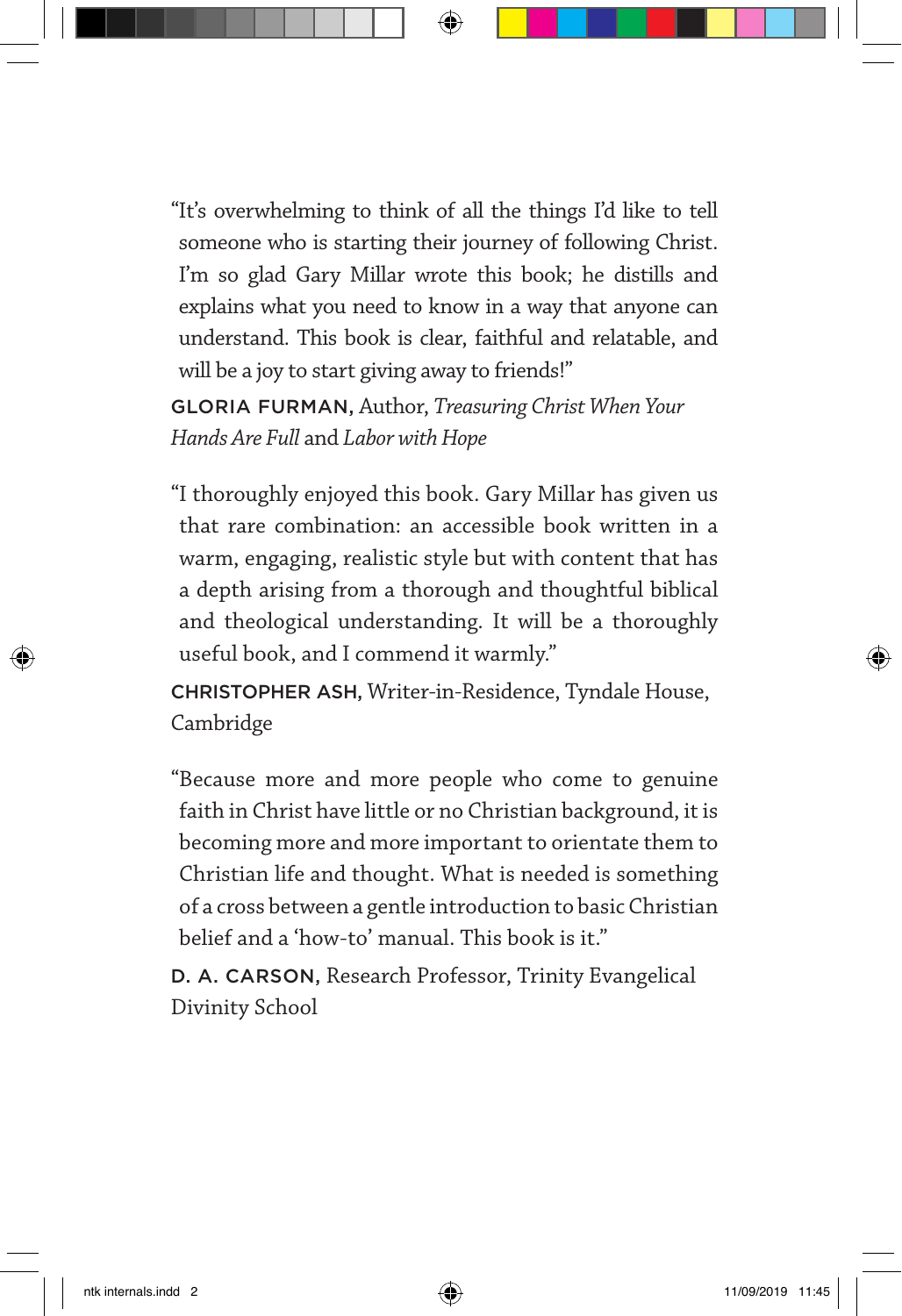"Gary Millar may be trained as an Old Testament scholar, but he has always had an eye on the practical questions, concerns and needs of ordinary Christians. In this book, he does what he is most passionate about: explaining and applying the basic principles of the Christian faith in an accessible and attractive manner. This little book is as edifying as it is entertaining."

CARL R. TRUEMAN, Professor of Biblical and Religious Studies, Grove City College

"This book tells you what you need to know to live the Christian life, and it does it with clarity, honesty, realism, humour and graciousness. Millar's style is very practical and down to earth. We're left with a real sense of both the privilege and the responsibility it is to live for Jesus, and a clear idea of what this will look like in everyday life."

JANE TOOHER, Lecturer, Moore College

"This is a concisely comprehensive little book. It provides so much for so many different kinds of people. Enlightenment for the suspicious. Challenge for the complacent. Guidance for the seeking. Instruction for the questioning. Refreshment for the forgetful (people like me). Gary not only tells but shows how the gospel is for everyone… and how anyone can take their next step forward."

JOHN ONWUCHEKWA, Lead Pastor, Cornerstone Church, Atlanta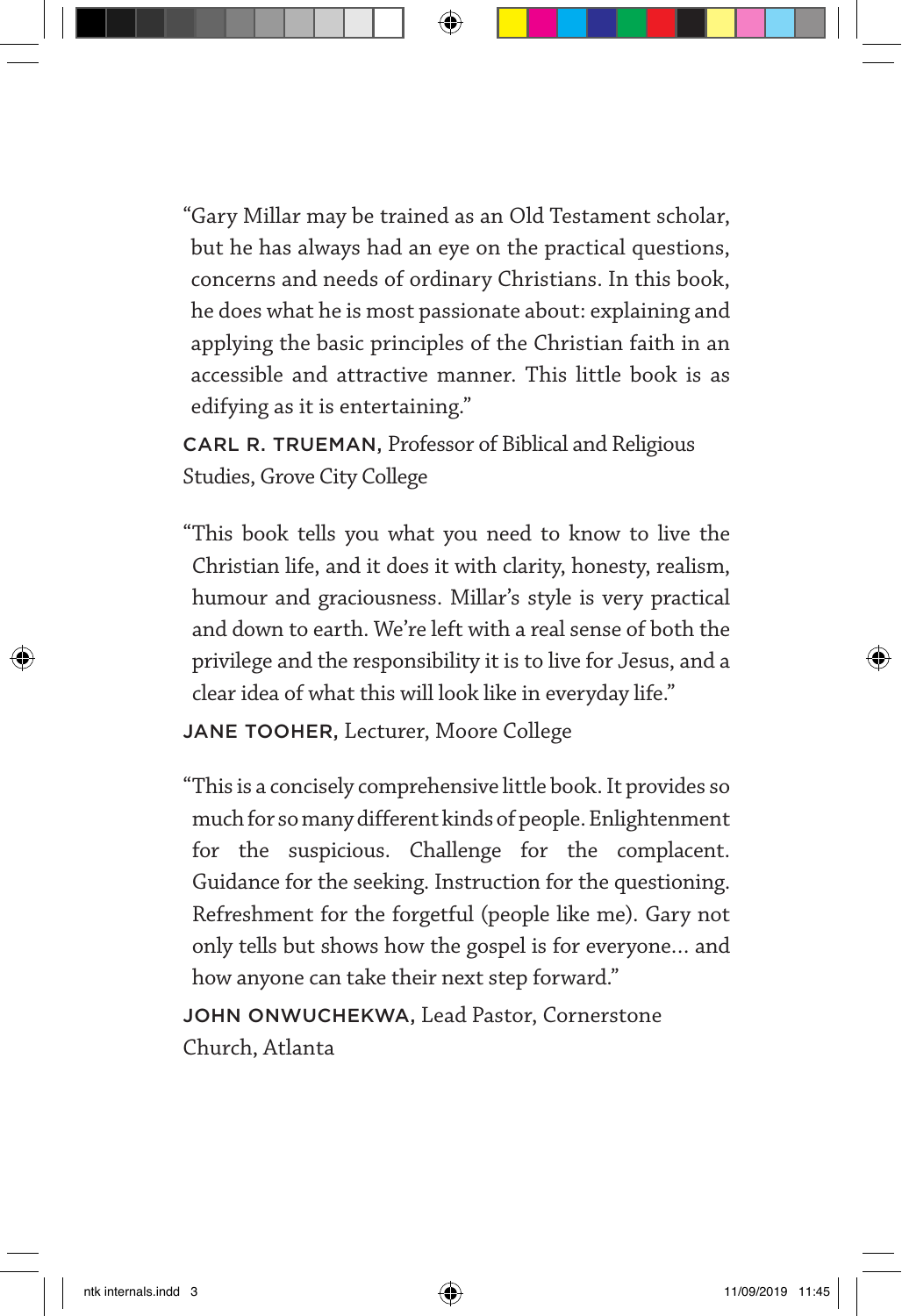"If there is one profound yet simple book to read that will help you watch your life and doctrine closely, this is it. Gary Millar has written an engaging, Bible-saturated and Christ-exalting guide to the gospel-shaped life, which he clearly lives."

RICHARD CHIN, National Director, The Australian Fellowship of Evangelical Students; Author, *Captivated by Christ*

"You were made to know and enjoy God. This book may be short and seemingly simple, but it will point you in the direction of solid and serious joy that begins now and lasts forever. Short doesn't mean trivial. This book addresses the most important quest in the universe, and Gary Millar is a good guide."

DAVID MATHIS, Senior Teacher and Executive Editor, desiringGod.org; Pastor, Cities Church, Minneapolis, Minnesota; Author, *Habits of Grace: Enjoying Jesus Through the Spiritual Disciplines*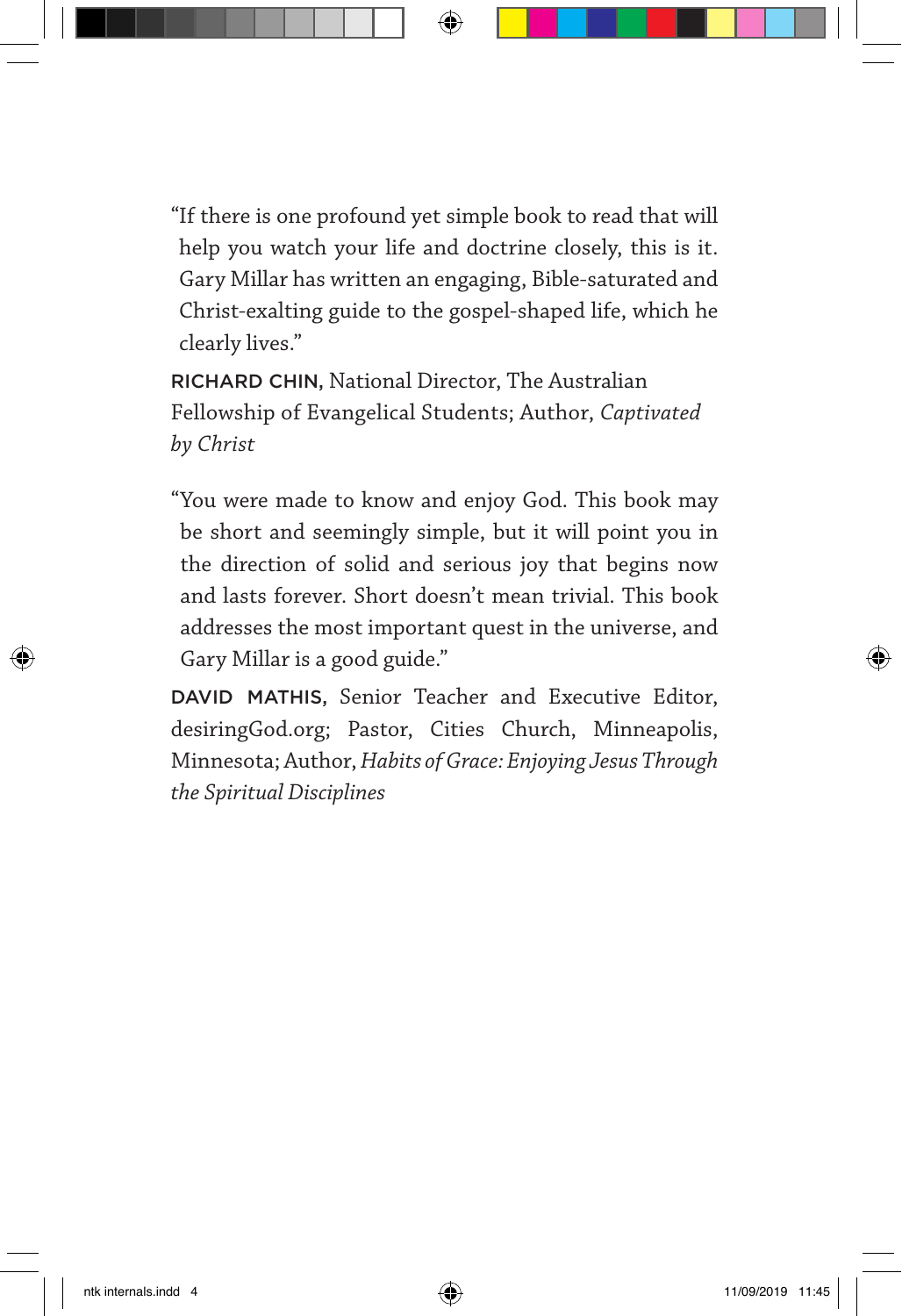

and the state of the state of the state of

# **T O KNOW**

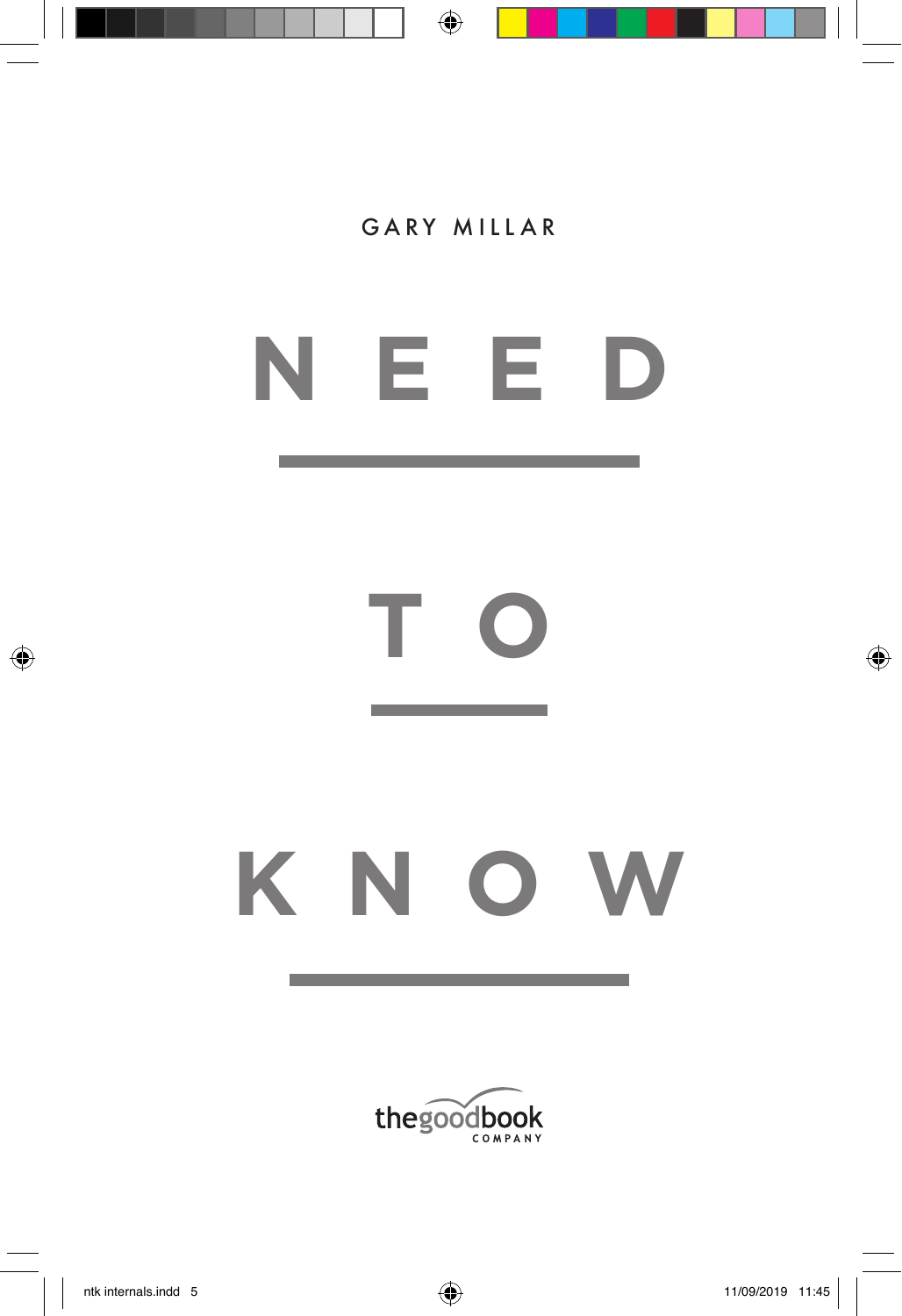Need to Know © 2020 Gary Millar

Published by: The Good Book Company



thegoodbook.com | www.thegoodbook.co.uk thegoodbook.com.au | thegoodbook.co.nz | thegoodbook.co.in

Unless indicated, all Scripture references are taken from the Holy Bible, New International Version. Copyright © 2011 Biblica, Inc.TM Used by permission.

All rights reserved. Except as may be permitted by the Copyright Act, no part of this publication may be reproduced in any form or by any means without prior permission from the publisher.

Gary Millar has asserted his right under the Copyright, Designs and Patents Act 1988 to be identified as author of this work.

ISBN: 9781784984427 | Printed in the UK

Design by André Parker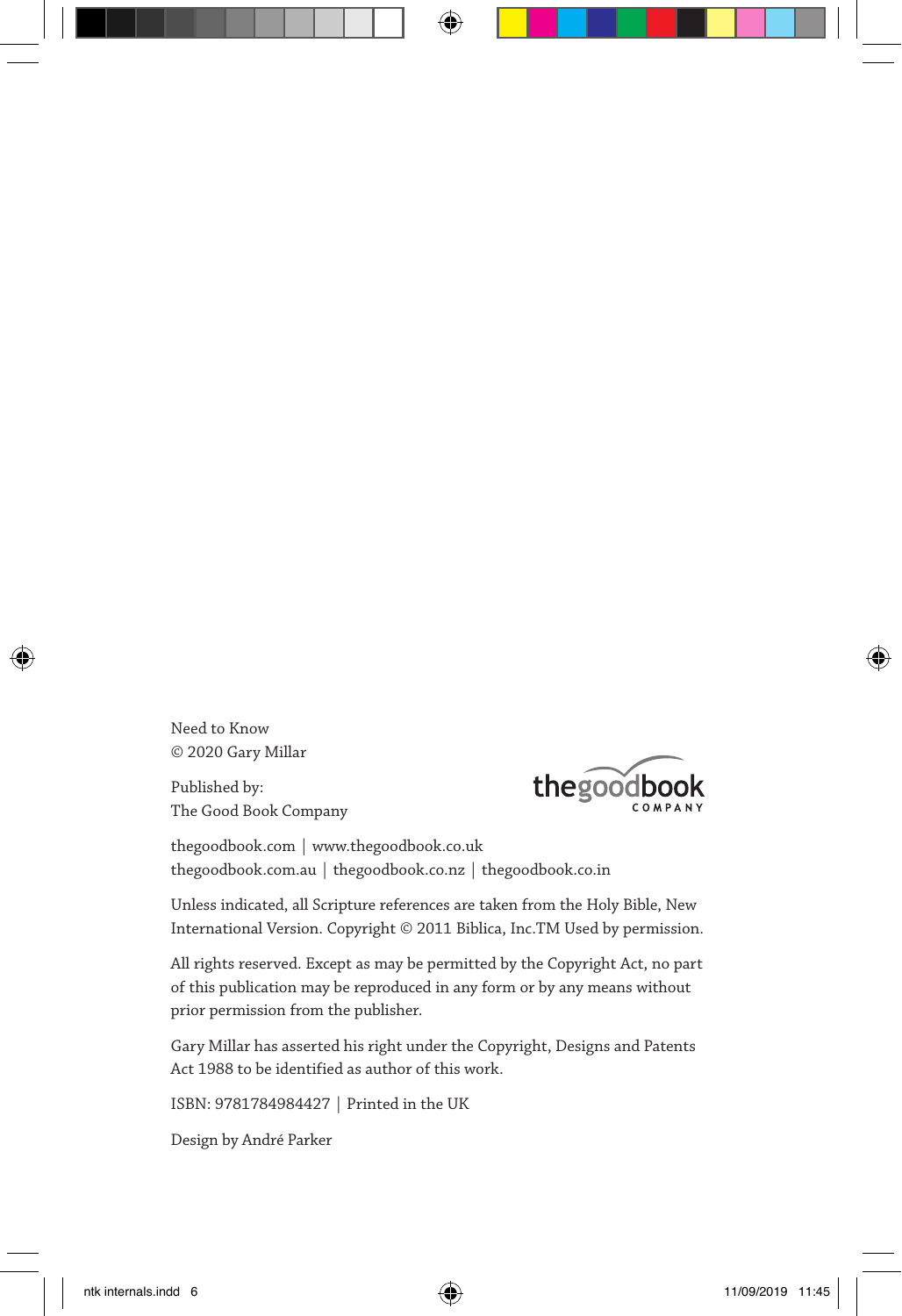## **CONTENTS**

| Introduction                                    | 9   |
|-------------------------------------------------|-----|
| 1 Knowing the God of the gospel                 | 13  |
| 2 Living with God in the power<br>of the gospel | 29  |
| 3 Knowing ourselves through the gospel          | 45  |
| 4 Being transformed by the gospel               | 63  |
| 5 Living together for the God<br>of the gospel  | 79  |
| 6 Looking at the world through the gospel       | 95  |
| Conclusion                                      | 113 |
| Recommended resources                           | 117 |
| Mentoring questions                             | 121 |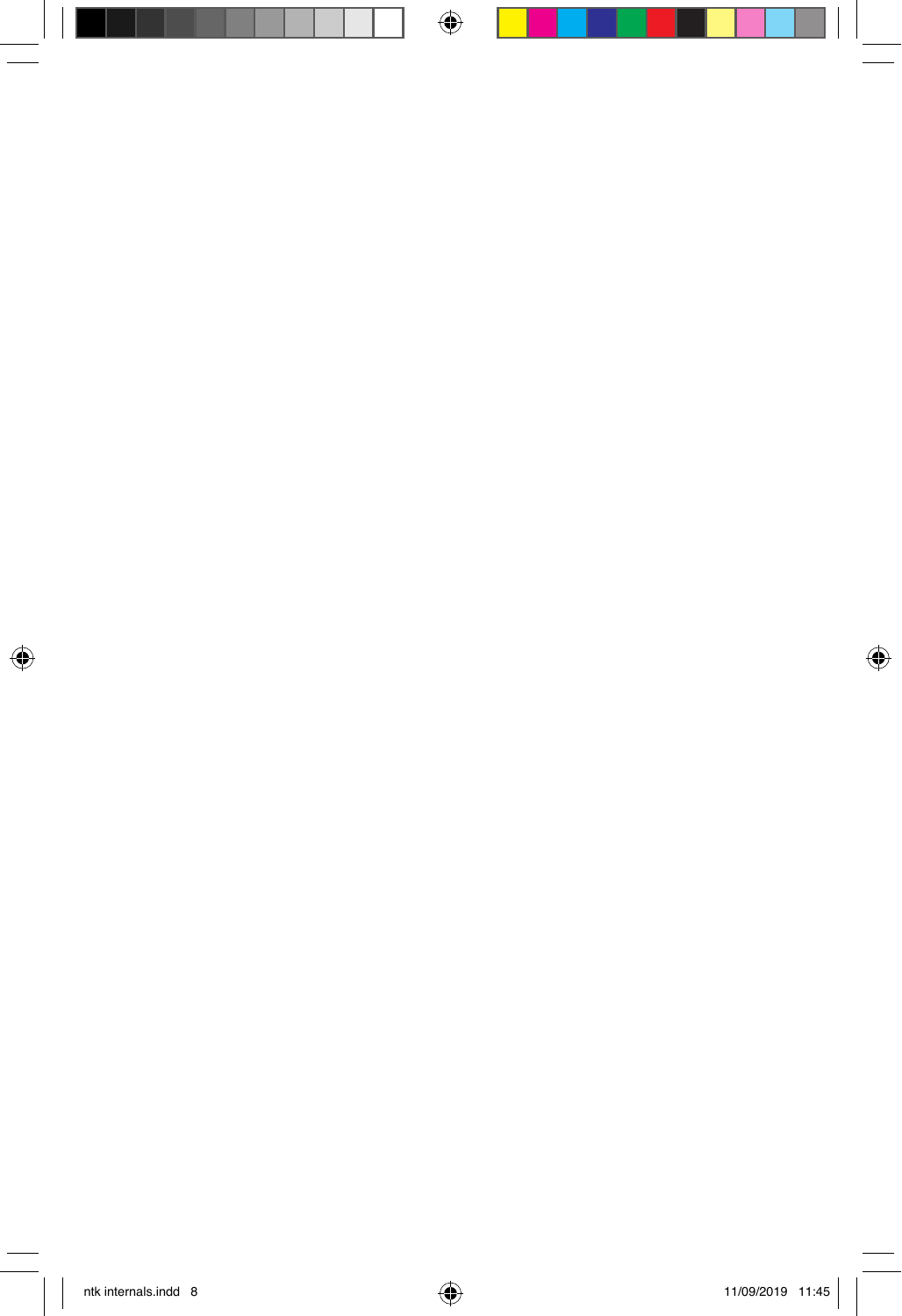## **INTRODUCTION**

I have a love-hate relationship with flatpack furniture.

I love it when I'm looking at it online or in the store. As I browse the stylishly designed, ingeniously practical and (here's the important one) *fully assembled* furniture, I grow more and more excited at the idea of having it in my home. The small print assures me that no expertise (or co-ordination) is needed to put it together. So I say to myself, "This time will be different!" and part with my hard-earned cash.

Then I get my new purchase home and open the box. What I thought would be straightforward now seems overwhelming…

As I unpack the carton, there are so many nuts and bolts, wood-veneer panels, and bits and pieces of plastic that my head starts to spin. It's confusing. It's overwhelming. And inevitably, I do something wrong. Over the years I have managed to put the top on the bottom, the front on the back and everything else upside down. I have lost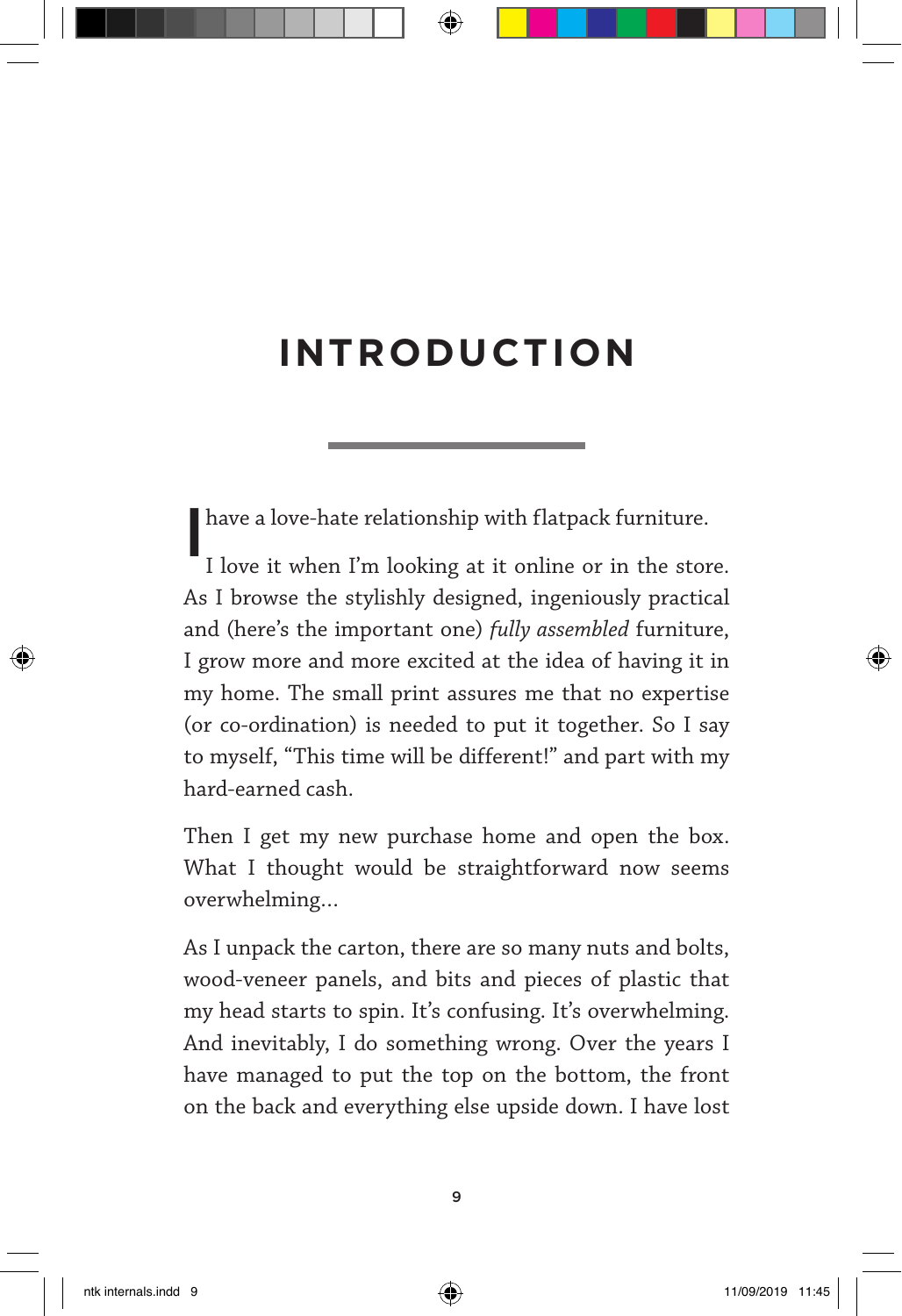pieces, sheared screws and accidentally snapped vital components. This catalogue of disasters often unfolds to the soundtrack of members of my family offering "helpful" advice or pointing out what has gone wrong.

The really annoying thing is that every time, my mistakes could have been avoided if I had just taken five minutes at the start to read through the instruction sheet. It would have told me everything I needed to know. I may not be a practical person, but I can read. The trouble is that I prefer to just rush into things, and then act surprised (and get frustrated) when stuff inevitably goes wrong. I would have saved myself so much time (and pain) if I'd slowed down right at the start to think through the basic steps I needed to take.

Living as a Christian can sometimes feel a little like assembling flatpack furniture. Maybe you're at the overwhelming, just-got-everything-out-of-the-box stage. You signed yourself up for this Christian thing on the basis of the picture in the catalogue—but now you're not quite sure which bit goes where, or what to do next (and there are *lots* of weird words for things). Or maybe you've been a Christian for a while, but you're starting to wonder whether it's meant to look like this (especially as when you peer through the windows of other Christians' lives, their flatpack furniture seems to be in a far better state than yours).

Much like assembling flatpack furniture, when it comes to living for Jesus, there are some basic principles and key steps that we need to take (and keep taking) if we are to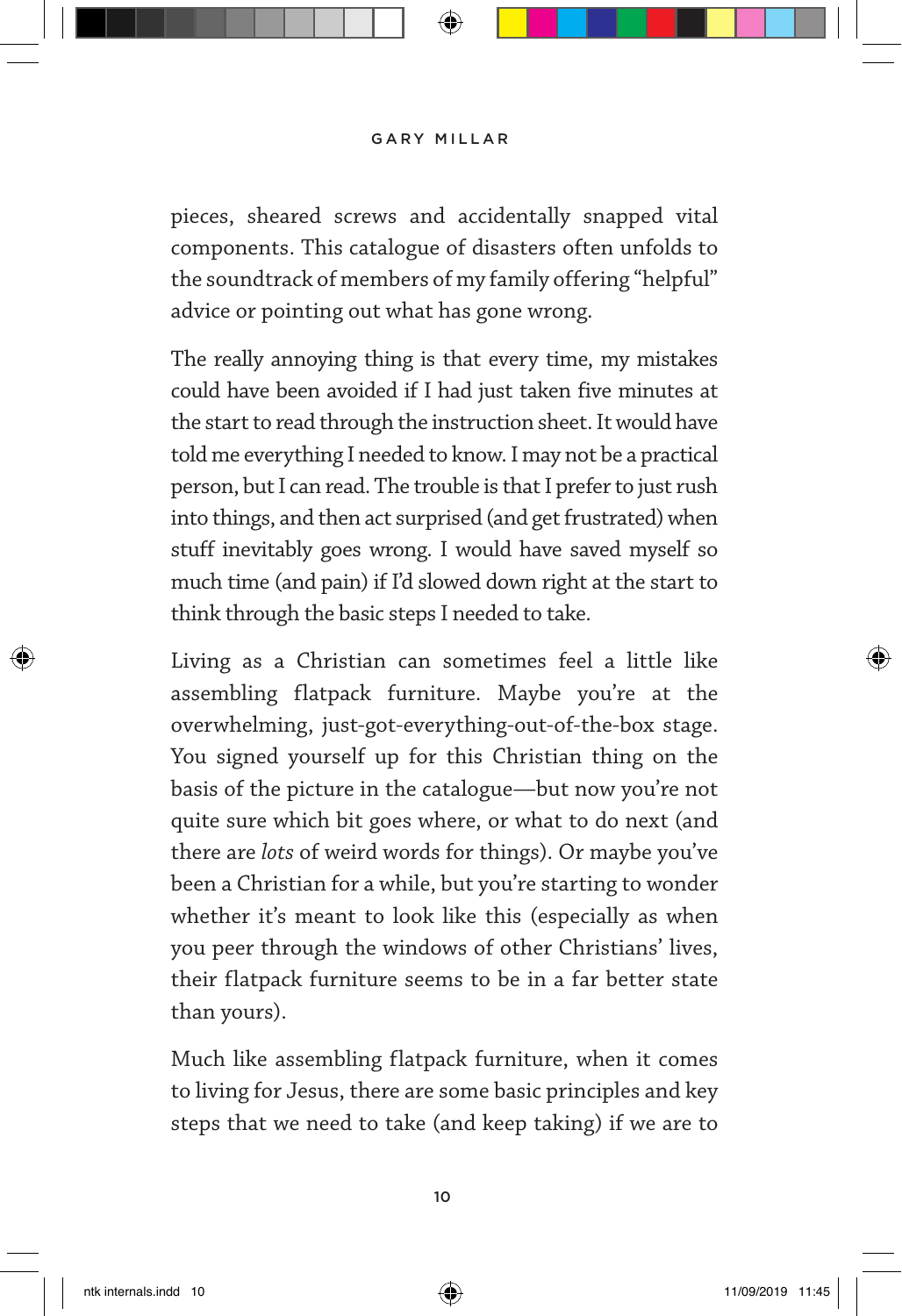pull it off. The great news is that not only has God spelled out for us really clearly in the Bible what life with him involves, but he has also given us his Holy Spirit to help us live for and with him. (I'll explain all that in the chapters that follow.)

This book is intended to set you up for living for Jesus with the whole of your life for the rest of your life. In this book, we'll call this living the "gospel-shaped" life—one that is completely moulded around the good news about Jesus.

I've tried to make this book really clear and simple (but more interesting than an instruction manual!). I've also tried to keep it short. Whether you are a new Christian or have been one for a while and feel in need of a refresher, or have been around church for years but are finding things have only just clicked into place for you, I hope you'll find it helpful. It doesn't even begin to try to say everything that could be said about the Christian life, but it should give you the essentials—what you really need to know if you're going to follow Jesus.

I do hope that this book will whet your appetite to read more and more about what it means to live for Christ. For almost 2,000 years, some of the greatest minds in history have poured their energies into writing about God and what he asks of us. In the few pages that follow, I have tried to distil what they have said into just over a hundred pages of fairly large type. It's very much a broad-brush introduction which assumes you'll then want to look more closely at the details for the rest of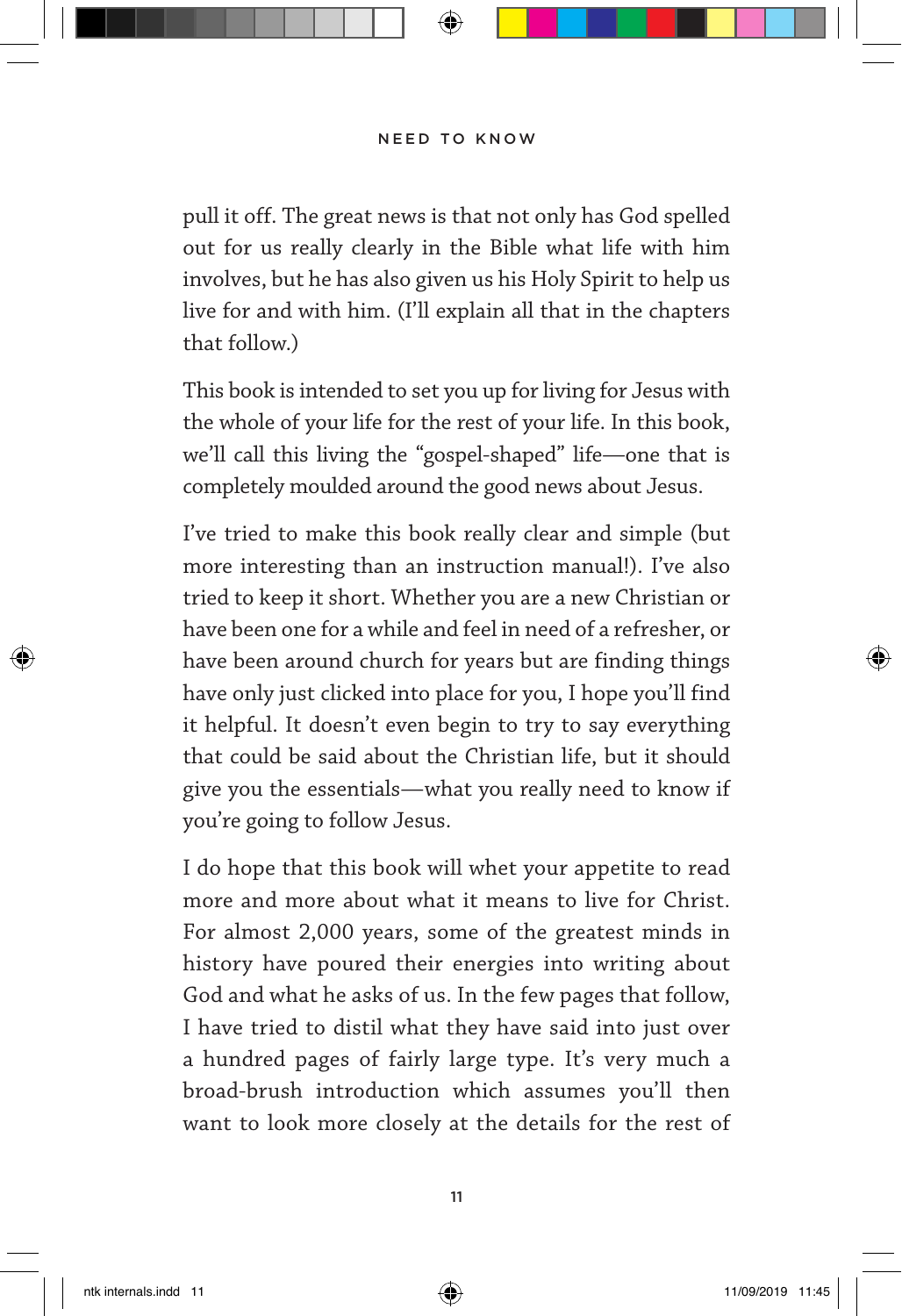your life. But hopefully, as you do, you'll realise that even though the details come into sharper focus the longer we go on in our faith, the big picture itself—the shape of the Christian life—doesn't change.

There is one key difference between putting together a bookcase or a coffee table (or even a rocking chair—my finest achievement to date!) and living as a Christian. Even though it may take a while (and a few mis-steps) to assemble flatpack furniture, eventually the job is done, and we can stand back and admire our handiwork. But living a gospel-shaped life is a "project" that we never finish in this life—we'll never feel that we've "made it" as a Christian. It's an exciting lifetime project of changing and growing and being transformed, bit by bit, to be like Jesus—until God finishes the work in eternity.

And that's why this book is worth reading. Because there really is nothing better than that.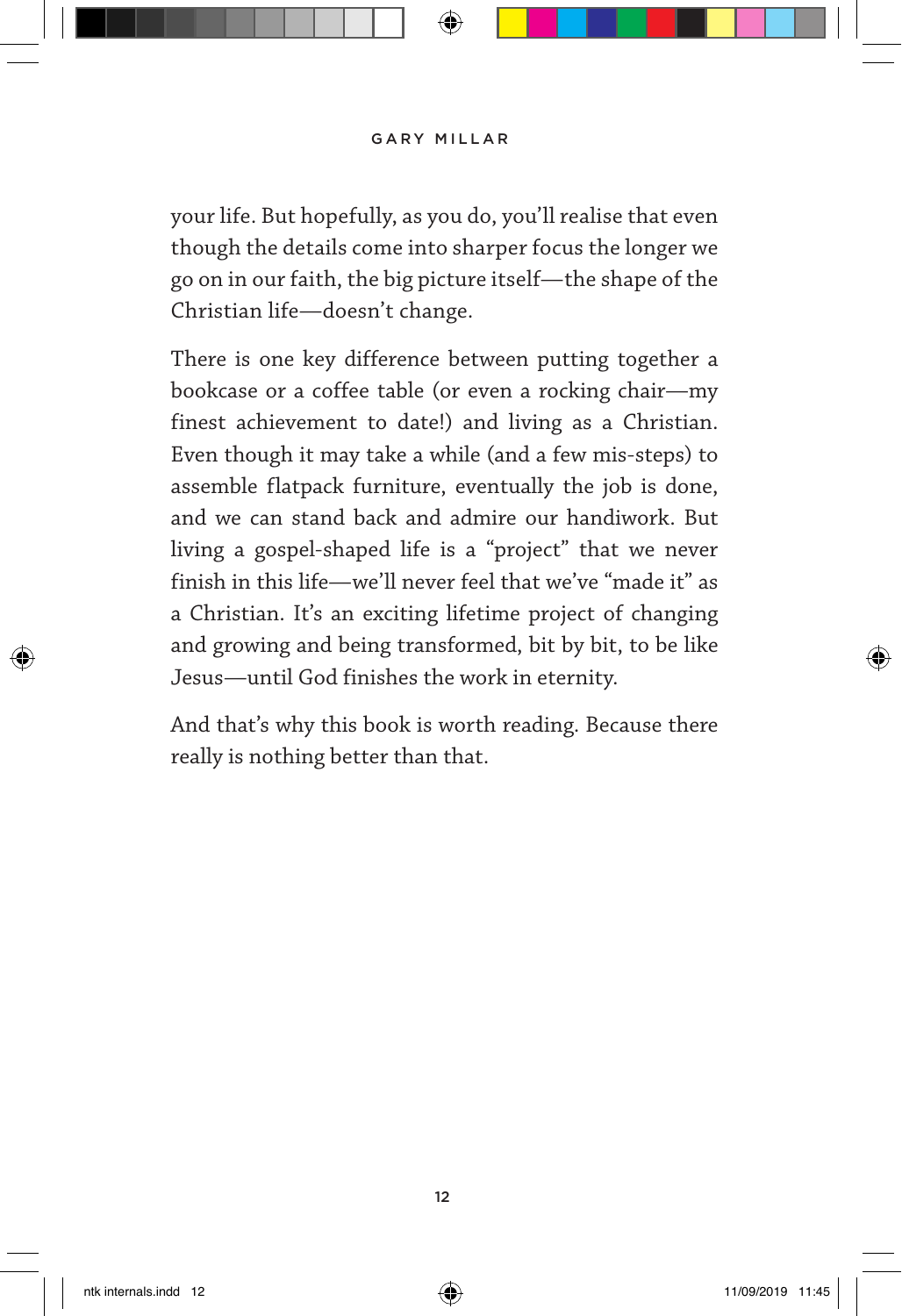## **1. KNOWING THE GOD OF THE GOSPEL**

*"Now this is eternal life: that they know you, the only true God, and Jesus Christ, whom you have sent." (John 17 v 3)*

t's always hard to resist listening in on other people's conversations. conversations.

A couple of years ago, I happened to be having breakfast with an astronaut (as you do). Colonel Jeff Williams had spent a total of 564 days in space, so over breakfast I asked him all the questions that I have wanted to ask an astronaut since I was a kid. Are you scared when you're basically strapped to a giant bomb ready for lift-off? What is it like looking out at space when you're on a space walk? How's the food? When we started to talk, it was just us in the quiet hotel breakfast room. About 45 minutes later, I realised that the room had filled up, but *nobody else was saying anything*. One by one, they had come in, heard Jeff mention NASA or the International Space Station, and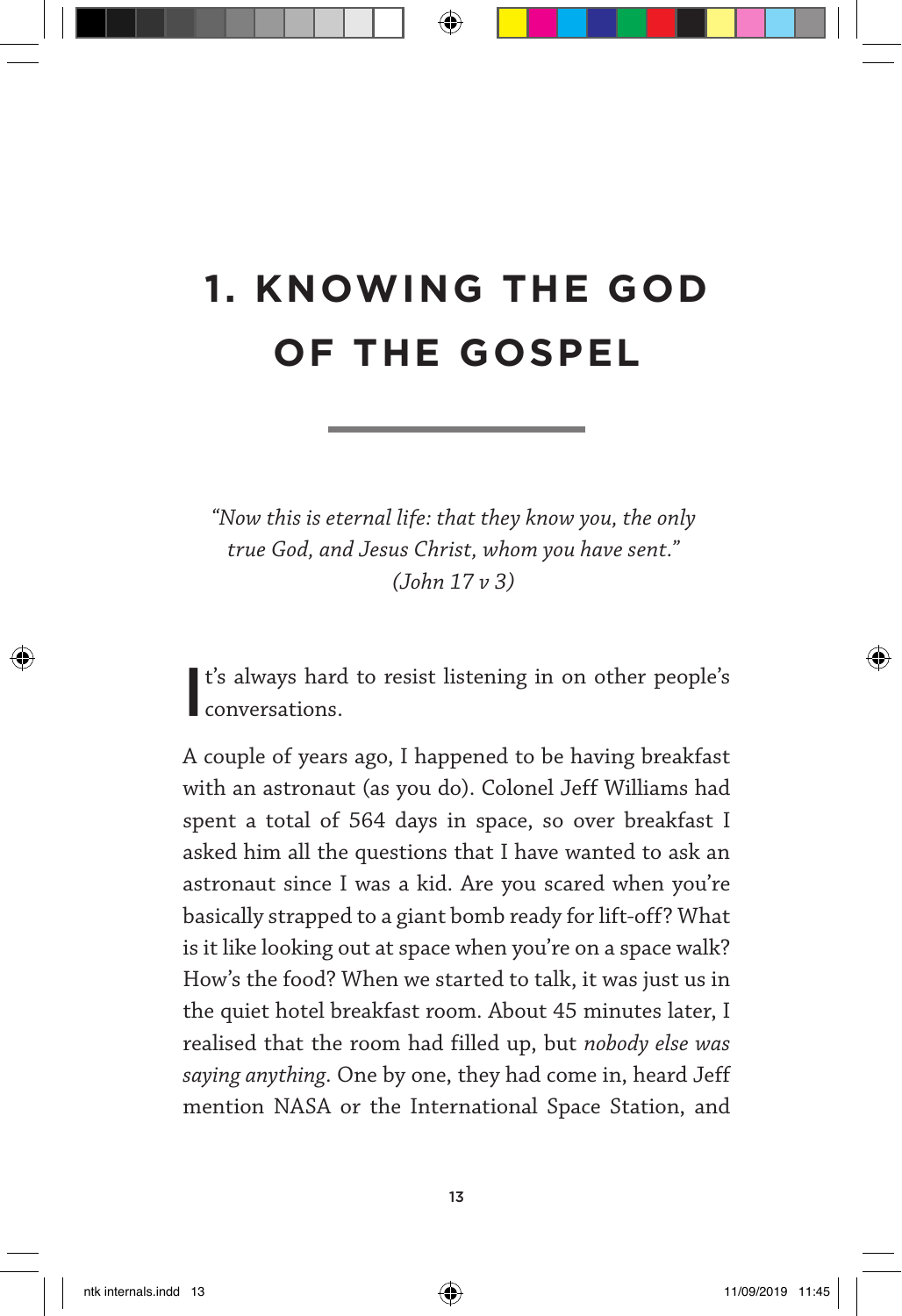just started listening to our conversation. I would have done the same! Listening in on an astronaut is fascinating.

John 17 is one of the most remarkable chapters in the whole Bible for this reason. It comes at the end of a section of John's Gospel which gives us a detailed account of the final things Jesus said to his disciples on the night before he died (chapters 13 – 17). Chapter 17 gives us the opportunity to listen in not on an astronaut but the living God, as Jesus prays to his Father in heaven.

Now that's pretty astounding in itself—this is God's "private conversation", as God the Son talks to God the Father. But it's what Jesus actually *prays for* that's even more remarkable.

Here's how the conversation starts:

<sup>1</sup> Jesus ... looked towards heaven and prayed: "Father, the hour has come. Glorify your Son, that your Son may glorify you. 2 For you granted him authority over all people that he might give eternal life to all those you have given him. 3 Now this is eternal life: that they know you, the only true God, and Jesus Christ, whom you have sent. 4 I have brought you glory on earth by finishing the work you gave me to do.<sup>5</sup> And now, Father, glorify me in your presence with the glory I had with you before the world began."

This whole scene is very intense. The "hour" that has come is for Jesus' death (v 1).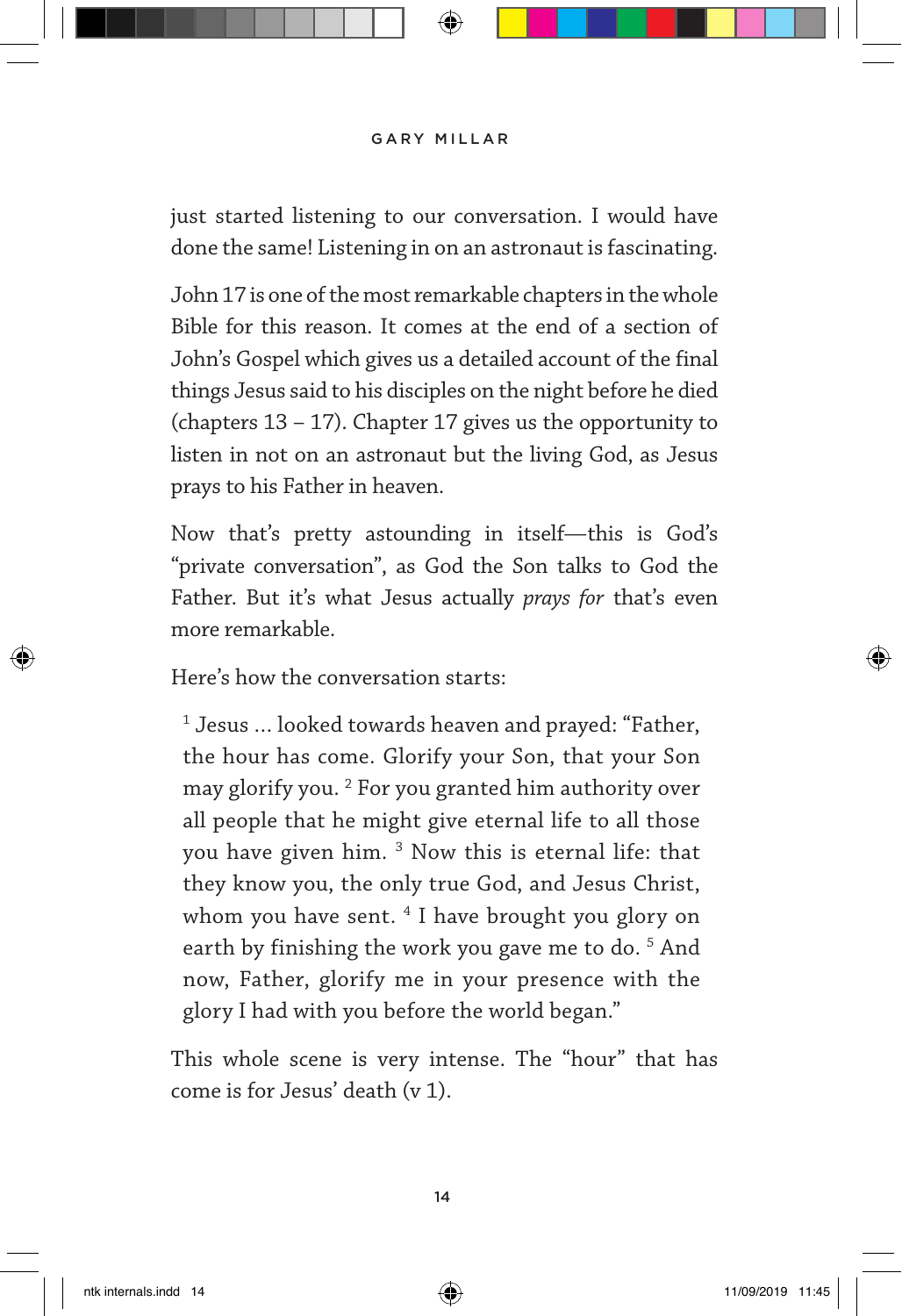So on the last night of his life, what's Jesus thinking about? He is thinking about us. Jesus is about to do the unimaginable—he is about to die for people like you and me. He's about to step in to face the punishment that we earned and to face the Father's anger which we had provoked. He is going through with this so that he can give people like us an unparalleled gift—*eternal life*: "For you granted [your Son] authority over all people that he might give eternal life to all those you have given him" (v 2).

*Eternal life.* Generally in the Bible that means *life with God that starts now and goes on for ever.* But here Jesus gives us an even simpler definition of this life than that—he calls it *knowing God*: "Now this is eternal life: that they know you, the only true God, and Jesus Christ, whom you have sent" (v 3). To be a Christian—to have eternal life—is to know God. We don't often think of it like this, but *knowing God* is the very heart of the Christian life.

So I hope you've got this: Jesus Christ, the Lord of all, within 24 hours of his excruciating death, as he prepares to bear the full weight of the sins of the world, is preoccupied with one thing. He's preoccupied with us and in particular, with our life.

What does Jesus want for you? *Jesus wants you to know God.* That's because at its heart, Christianity isn't really about us—it's about God. It's important to get that straight (and it makes the whole "living for Jesus" thing much, much easier!). That's why this first chapter is all about God—and, more specifically, about *knowing God.*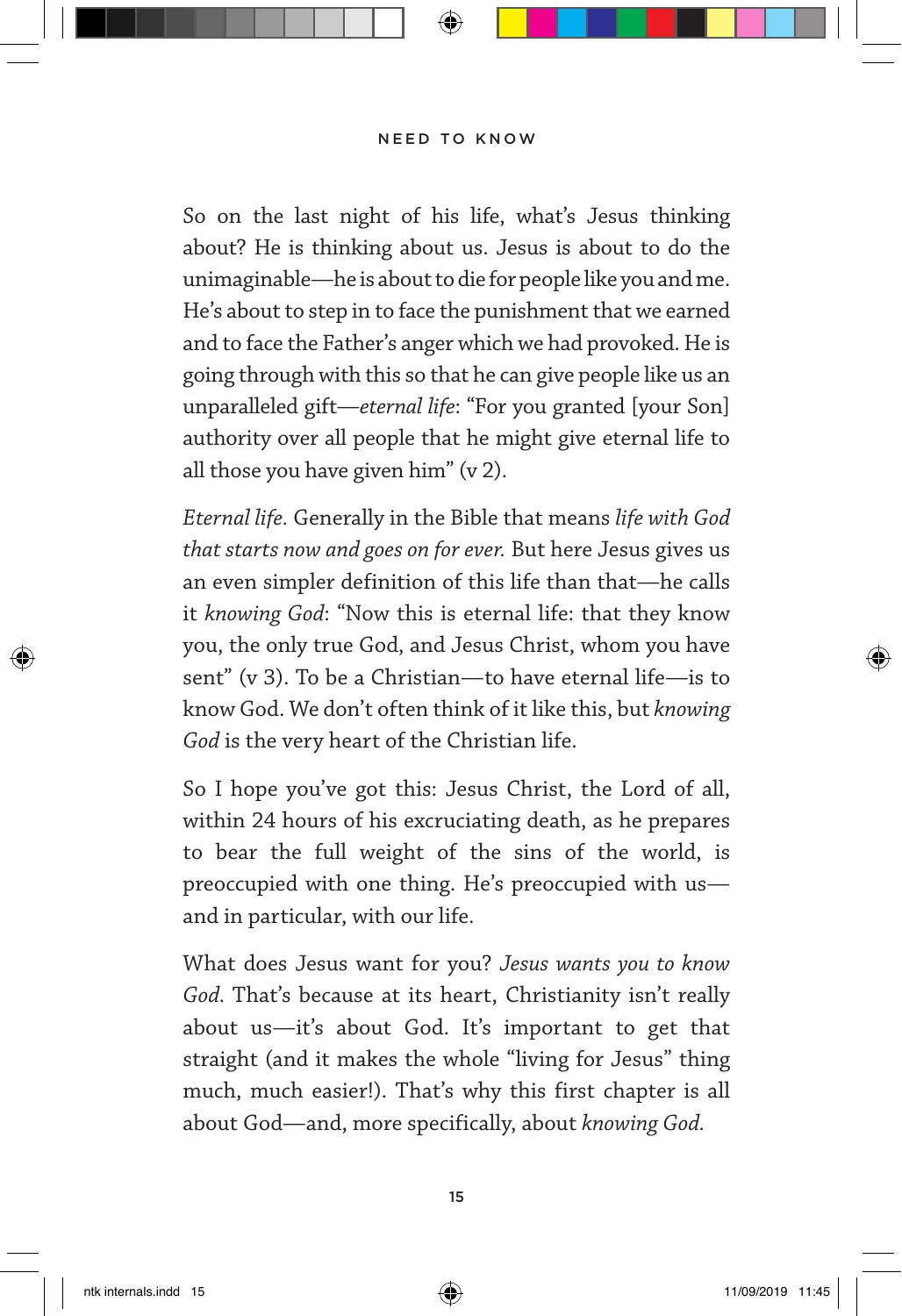So what does that involve? Two things: the rest of the Bible makes it clear that *to know God is to meet the Trinity* and *to know God is to be united to Christ*.

#### KEY TRUTH 1: TO KNOW GOD IS TO MEET THE **TRINITY**

I pointed out earlier that one of the amazing things about John 17 is that we get to listen in on God's private "family conversation". This is God (the Son) talking to God (the Father). And even that simple statement tells us so much. For a start, it makes it clear that the Father and the Son aren't the same "person". They aren't just God playing different roles. The Father doesn't just morph into the Son when the situation demands. The fact that they are speaking to one another shows that they are clearly distinct. A little earlier in the evening, Jesus spoke to his disciples about the Spirit in a way that shows that he too is a distinct person (for example, in John 14 v 16-17: "And *I* will ask the Father, and *he* will give you another advocate to help you and be with you for ever—the *Spirit* of truth.")

The God of the Bible, it turns out, is like a loving family of three—Father, Son and Holy Spirit—where each member is completely God and completely in step, and yet completely distinct. That's what Christians mean when they talk about God as the Trinity.

For many of us, the idea of the Trinity sounds… well, it sounds weird. God we get. Jesus we get. We may even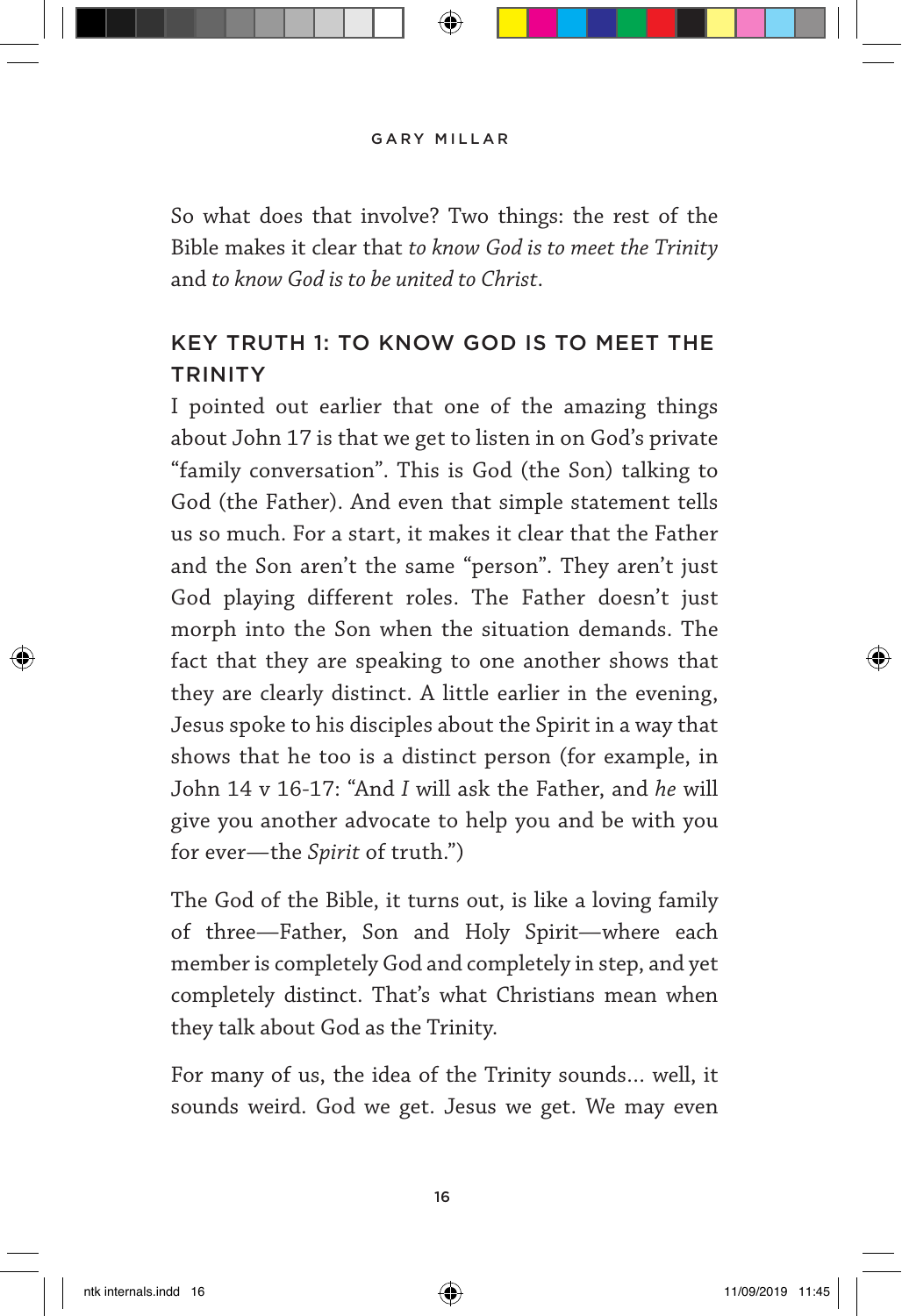get the Holy Spirit. But as soon as we start talking about how they "fit together" and using the "T" word (which, as some people are quick to point out, isn't actually used in the Bible), most of us switch off. We'll leave that stuff to the theology nerds, thank you very much. The problem is that if we do that, then not only will our Christian life be severely impoverished, but we will almost certainly lose the plot completely somewhere down the track.

It may seem strange now, but for the first 400 years or so of the Christian church, more energy was poured into working out the right beliefs about (or "doctrine" of) the Trinity than anything else. Men like Irenaeus, Augustine and Athanasius (who were so influential that, like Beyoncé, they only needed one name!) carefully explained what the Father, the Son and the Spirit are like, and how they relate to each other. They did it because they knew that knowing God is at the heart of the Christian life, and so knowing what God is like and how he works really is very important. They made it very clear that *to know God is to meet the Trinity.* 

And that's really clear in the rest of Jesus' prayer in John 17. He says to his Father: "I have revealed you to those whom you gave me out of the world [the disciples]. They were yours; you gave them to me and they have obeyed your word" (v 6). Jesus insists that everything that he has achieved is actually down to the Father. Even his message came from his Father: "Now they know that everything you have given me comes from you. For I gave them the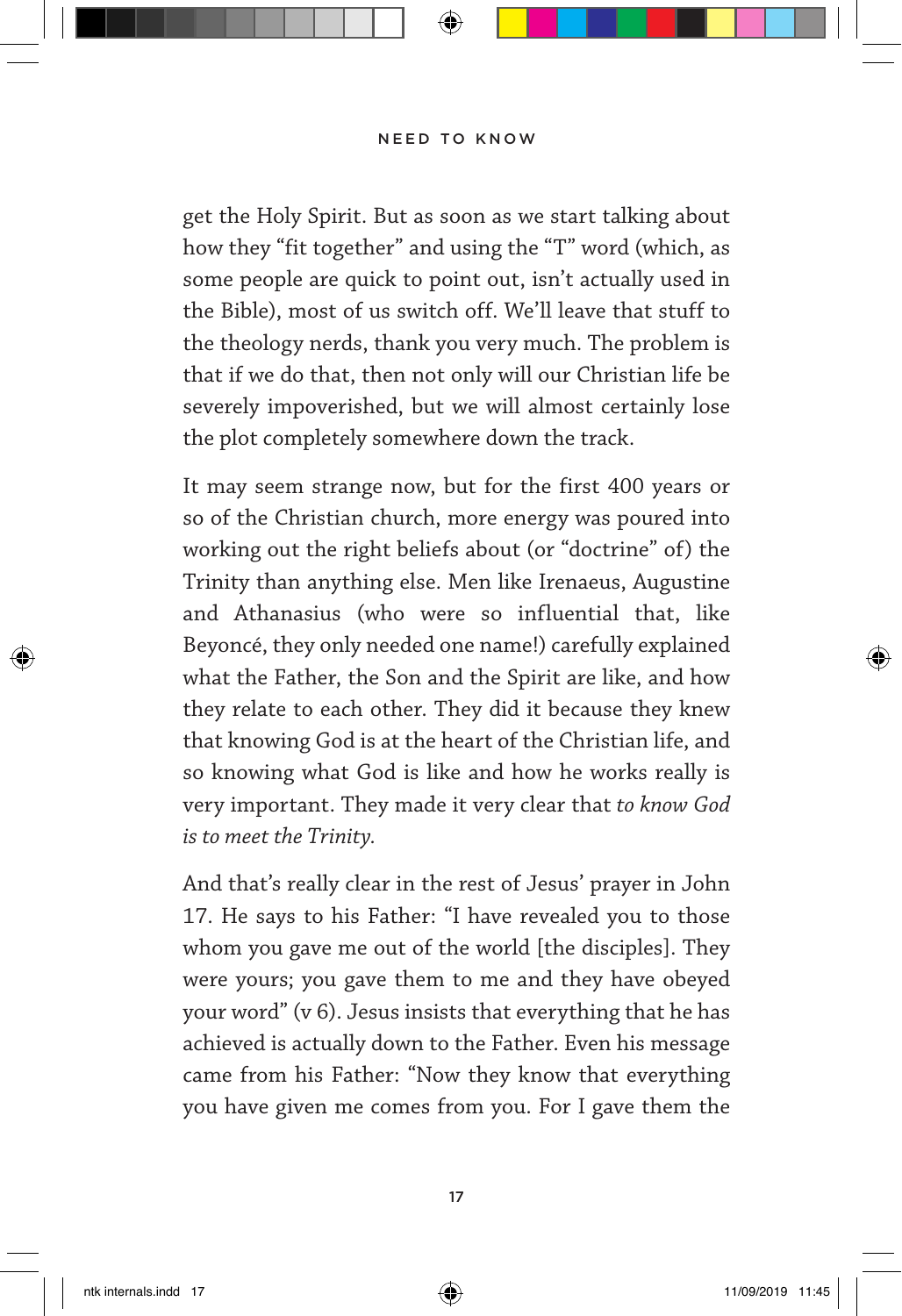words you gave me and they accepted them. They knew with certainty that I came from you, and they believed that you sent me" (v 7-8). In fact, Jesus goes as far as saying that he has nothing apart from his Father: "All I have is yours, and all you have is mine" (v 10). The Father and Son are perfectly in step with each other, and with the Spirit too. When it comes to rescuing us, it is very definitely a team effort.

But it gets even better—because by rescuing us (or, as verse 2 puts it, giving us eternal life), we get to share in this perfect loving, giving relationship! We get to know this God. Here's how Jesus puts it in verse 26: "I have made you known to them [all his followers], and will continue to make you known in order that the love you have for me may be in them and that I myself may be in them". We don't just get to "feel the love"; we are caught up in it! It's not as if we're standing on the edges of the schoolyard, watching a game which looks fun from the outside. We're invited in to play! Not only are we loved by God, but we start to love like God—and this can only happen because the Father, Son and Spirit work so beautifully together.

How does this work? It's not complicated—Jesus introduces us to his Father ("I have made you known to them", v 26). But there is a bit more we can say. Did you notice the little phrase at the end of verse 26? "That I myself may be in them." That's the key. In order to share his knowledge of the Father with us, Jesus Christ the Son "moves in" to our lives through the Spirit, as the Spirit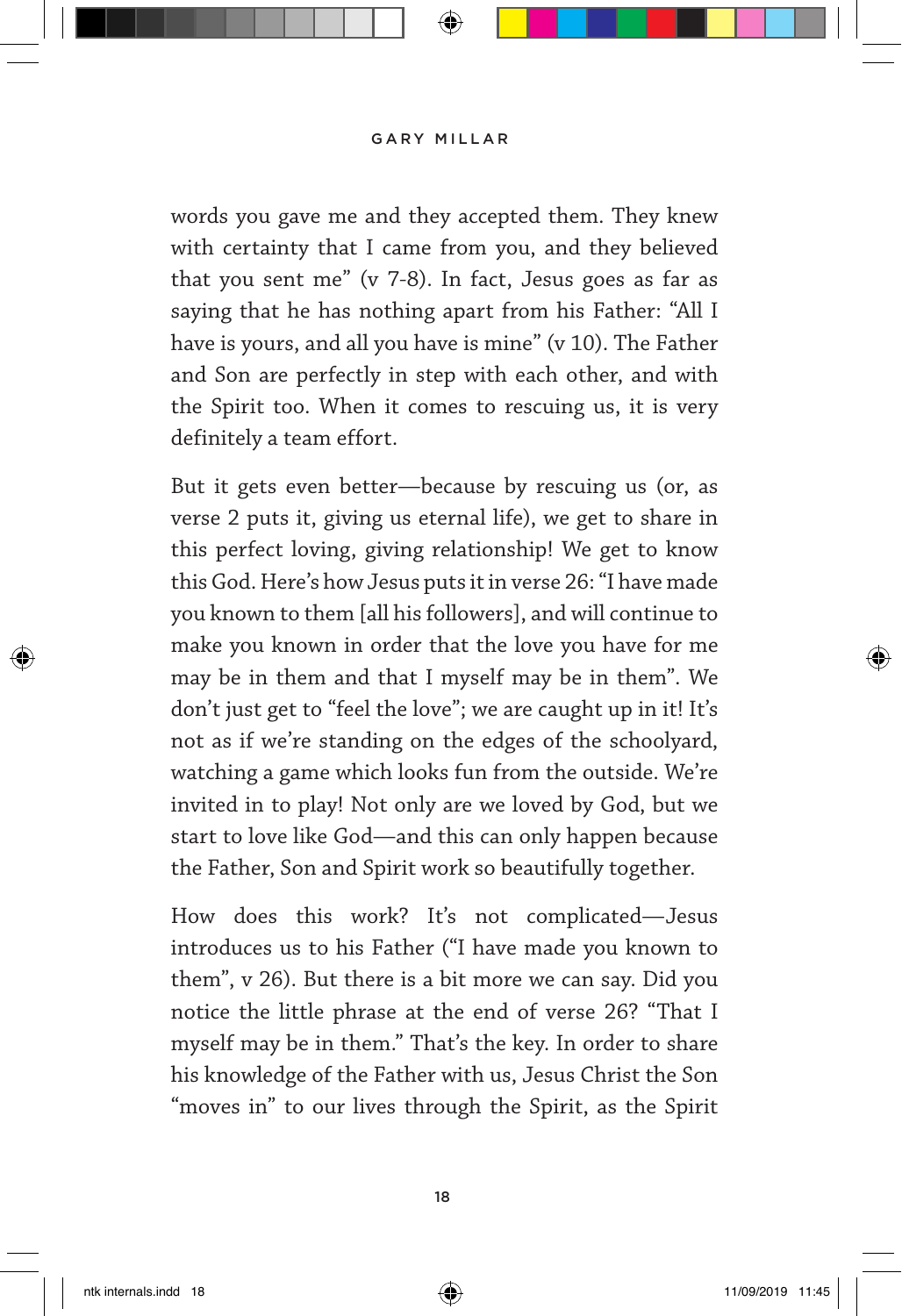comes to dwell in our hearts. He does it so that we are brought to the heart of God's family. And the great thing about knowing God is that this relationship goes on for ever. (I guess that's why Jesus calls it eternal life.)

So knowing God is not a warm and fuzzy feeling when we close our eyes or sing particular songs; it is a soaring reality which encompasses every part of our minds and hearts. To know God is to be drawn into the warmth and light of the relationships within the Trinity itself—so that we know and share in and delight in God's love. This is what the gospel enables. To know God is no small thing!

And this is something very intimate. If I asked you whether you know the person sitting beside you, what would you say? It could range from "No—I haven't even made eye contact with them yet" to "Yes, they are my best friend, and I would trust them with my life—they know everything about me". When Jesus speaks about us knowing God, he has something more like the latter in mind.

When Christians talk about having a relationship with God, we're not talking about having someone's personal email address or a vague friend-of-a-friend connection. We're not talking about having read about someone or studied them, collecting information about them. When Jesus prays that we might know God, he is shooting for something so far beyond that—he is praying that the Father might draw us to share in the love that he has shared with the Son through the Spirit since before the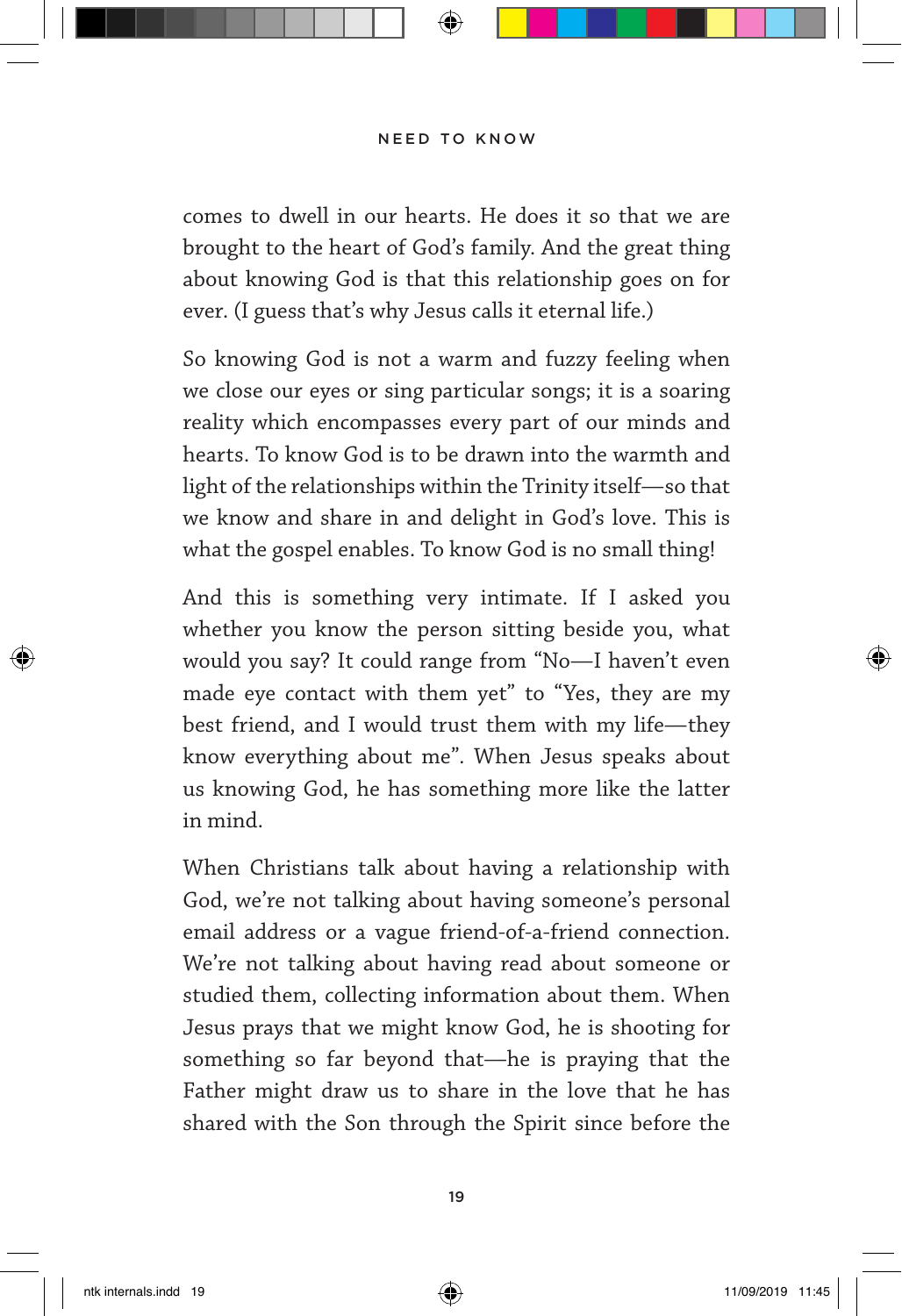foundation of the world. We are brought to a place where we could not be more "in". This is huge.

When you're trying to explain to someone what it means when you say you're a Christian, remember this: Christianity is not a mindset or a worldview or a philosophy of life (although it does produce all these). Christianity is founded on and flows from and leads to knowing and enjoying God the Trinity for ever.

#### KEY TRUTH 2: TO KNOW GOD IS TO BE UNITED WITH CHRIST

All that sounds great. But it should leave us with a question: how can ordinary people like us have a relationship with this totally self-sufficient God? Surely it would be a bit like a human going out for a drink with an ant. God is perfectly happy without us, doesn't need us, and is so far superior to us that we can't even begin to articulate the extent of the gap. How can people like us meet a God like this?

Like many guys, it is a great mystery to me how I managed to marry a woman who is smarter, prettier, wiser and generally nicer than me. The fact that she not only agreed to marry me in the first place but has stuck with me for the past 26 years can only be described as an act of mercy and sacrifice (and if you heard me snore, you'd definitely agree). But for better or worse, she's joined to me: now her family is my family, her stuff is my stuff, and we go through life together.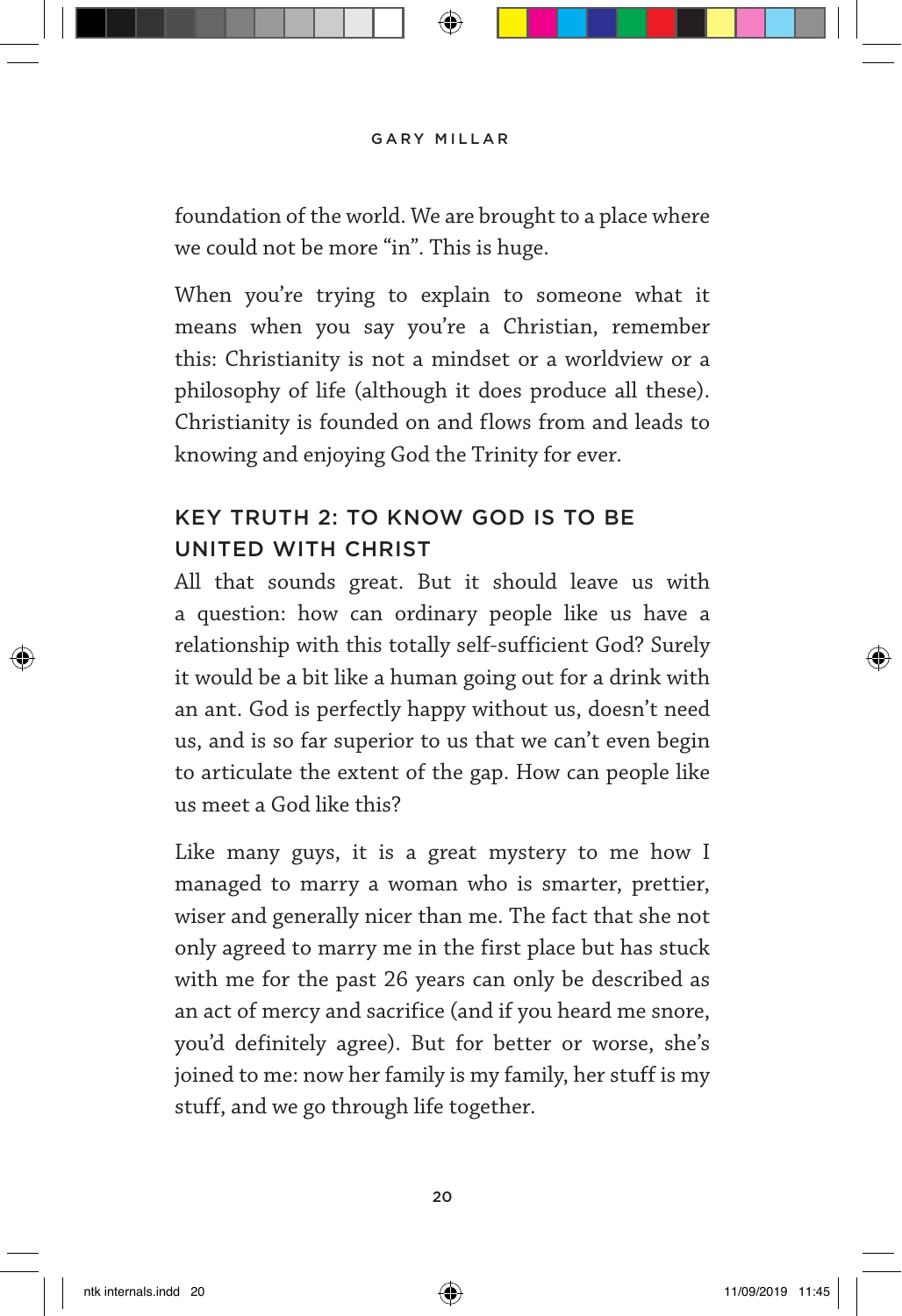God forms a relationship with us which is more intimate, more permanent and more satisfying that even the best marriage. And how does this happen? As we saw in John 17 v 26, it happens when Christ "moves in" to bring us life—or, to use the New Testament's favourite way of talking about this, when we are "united to Christ" by faith. From our side, this happens when we hear the gospel, believe it and entrust ourselves to God through Christ. When we do that, something changes for ever—we are joined to Christ permanently.

A little while before Jesus prayed the prayer we've been looking at, he spoke about this reality to his disciples. He compared being united with himself like this to a branch being grafted onto a vine: "I am the vine; you are the branches. If you remain in me and I in you, you will bear much fruit; apart from me you can do nothing" (John 15 v 5). Everything depends on being united to Christ. It is because we are "in Christ" that we can know God and enjoy everything that God has done for us in him. We come to know God through union with Christ.

You may not have thought of it like this before, but it is only because we are "in Christ" that we get all the good stuff that God longs to give us. We can't even approach God on our own, but when we come before God, not merely with Christ but in Christ, we are suddenly able to call the Father "our Father"—we become God's children because we're joined to God's Son, and we share in this relationship of sonship. This is who you are. By grace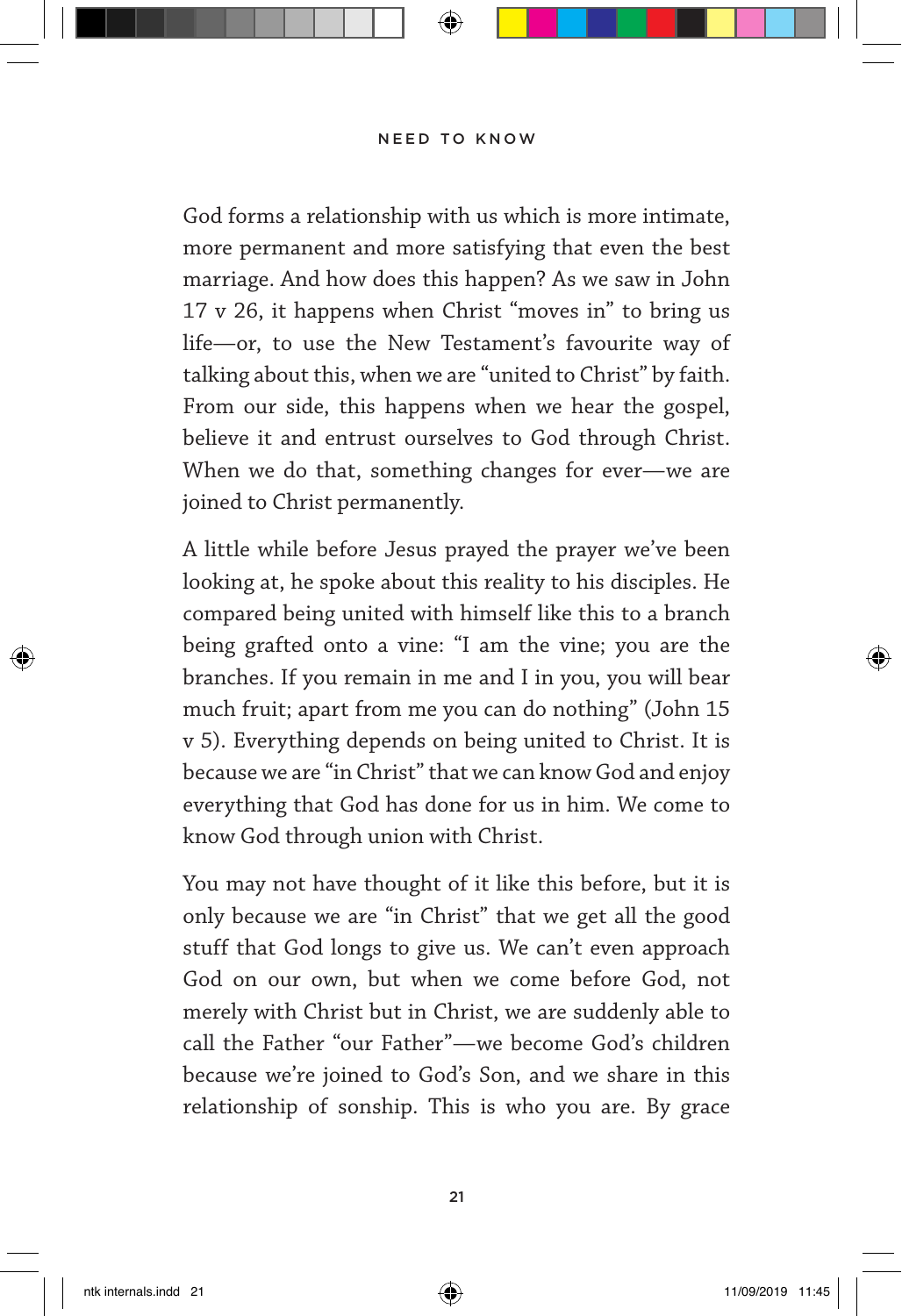through faith, we have been inextricably, unbreakably, inseparably joined to the risen Lord Jesus Christ. Nothing can ever separate us from him, reduce us to the status of second-class citizens, or relegate us to the cheap seats we are his and he is ours.

It's because we are joined to Christ that we get to start enjoying eternal life now. It's because we are united to Christ that his death counts for us. It's because we are joined to Christ that we can be sure that we'll share in a resurrection like his, with a new supernatural body someday. It's because we are "in Christ" that we will—incredibly—get to rule with him over the entire universe for ever in eternity. I'm not sure if you've picked this up, but God's kindness in uniting us to Christ is a very big deal!

So let me spell this out: if you have faith—if you're trusting in the Lord Jesus as King of your life—then YOU ARE united to Christ. And that means that you enjoy all the advantages of the Son's relationship with the Father. Because you are united to Christ, what's true of him is true of you. Together, we share in Christ the Son's relationship with the Father and the Spirit. I don't know about you, but I think that's great!

#### THE DIFFERENCE THIS MAKES

Here's what we've seen: to know God is to encounter the Trinity through union with Christ. Jesus sums all that up in a very simple phrase (the one we started with): "This is eternal life: that they know [God]" (John 17 v 3). Back in John 10 v 10, Jesus said, "I have come that they may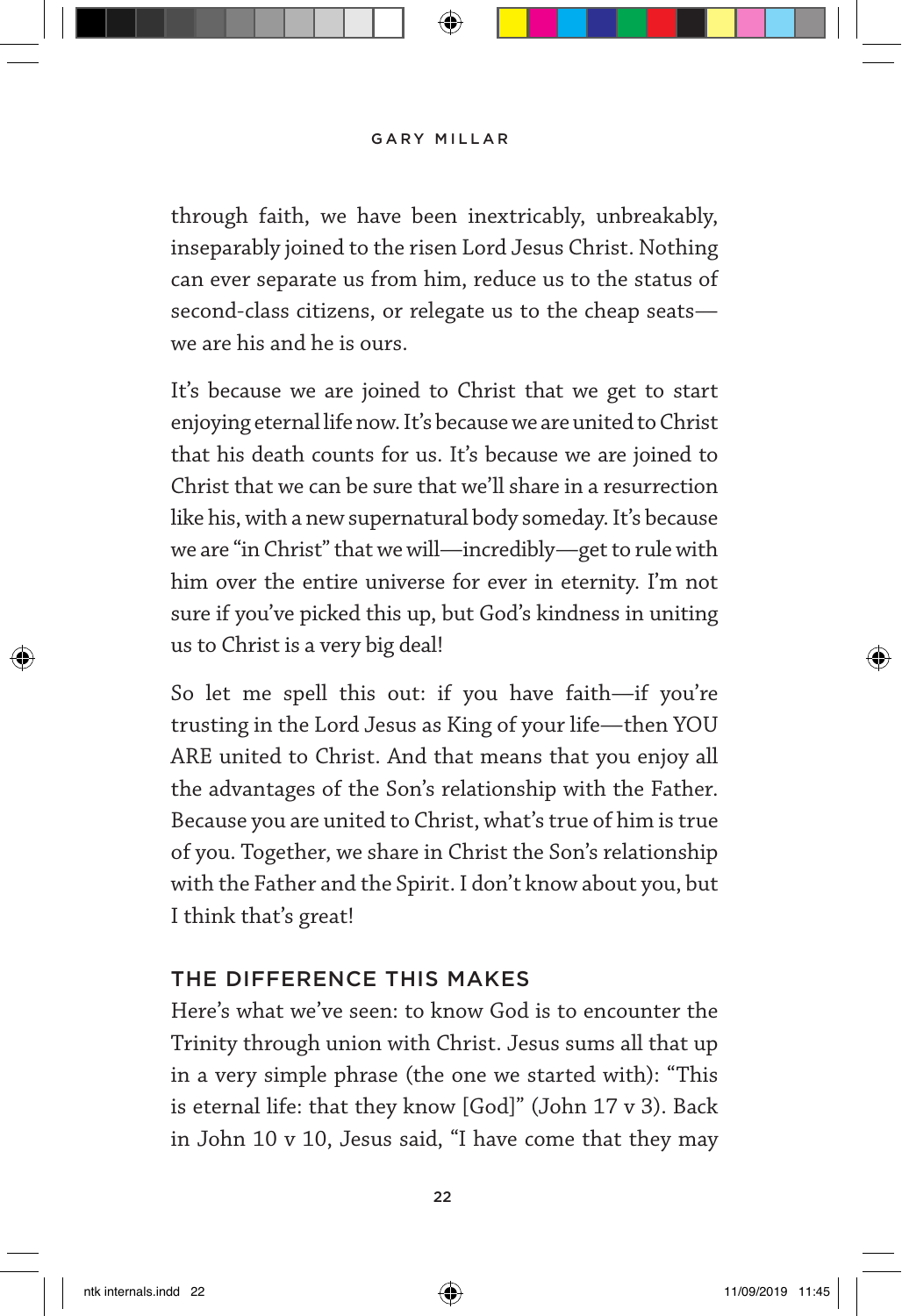have life, and have it to the full". Now he explains what exactly that life is all about: it is knowing God through being joined to the Son by the Spirit. This is the heart of the Christian life now and will be for ever.

Which leads us to the most important question—so what? What difference does any of this make? We'll spend the rest of this book exploring how these truths are the engine of the gospel-shaped life. But for now, let's look at the difference it makes both to what we should expect, and to what we share.

#### WHAT WE CAN EXPECT

If God has marshalled all of his resources to make it possible for us to know him through the Lord Jesus Christ, then shouldn't this relationship be the central reality of our lives? Surely it should. But we do need to be quite clear about what the Bible leads us to expect in this relationship. If we are to take a biblical view of knowing God, I think there are three things we can say with absolute confidence about our relationship with God—three components, if you like, which together make up a healthy relationship with God.

*First, knowing God is theological.* Theology is the study of the truth about God (just as biology is the study of living things or psychology is the study of the mind). Our relationship with God is made possible by the fact that he has *revealed himself* to us through the "living word", the Lord Jesus (which basically means that Jesus is God speaking to us, John 1 v 1), and the written word, the Bible (which shows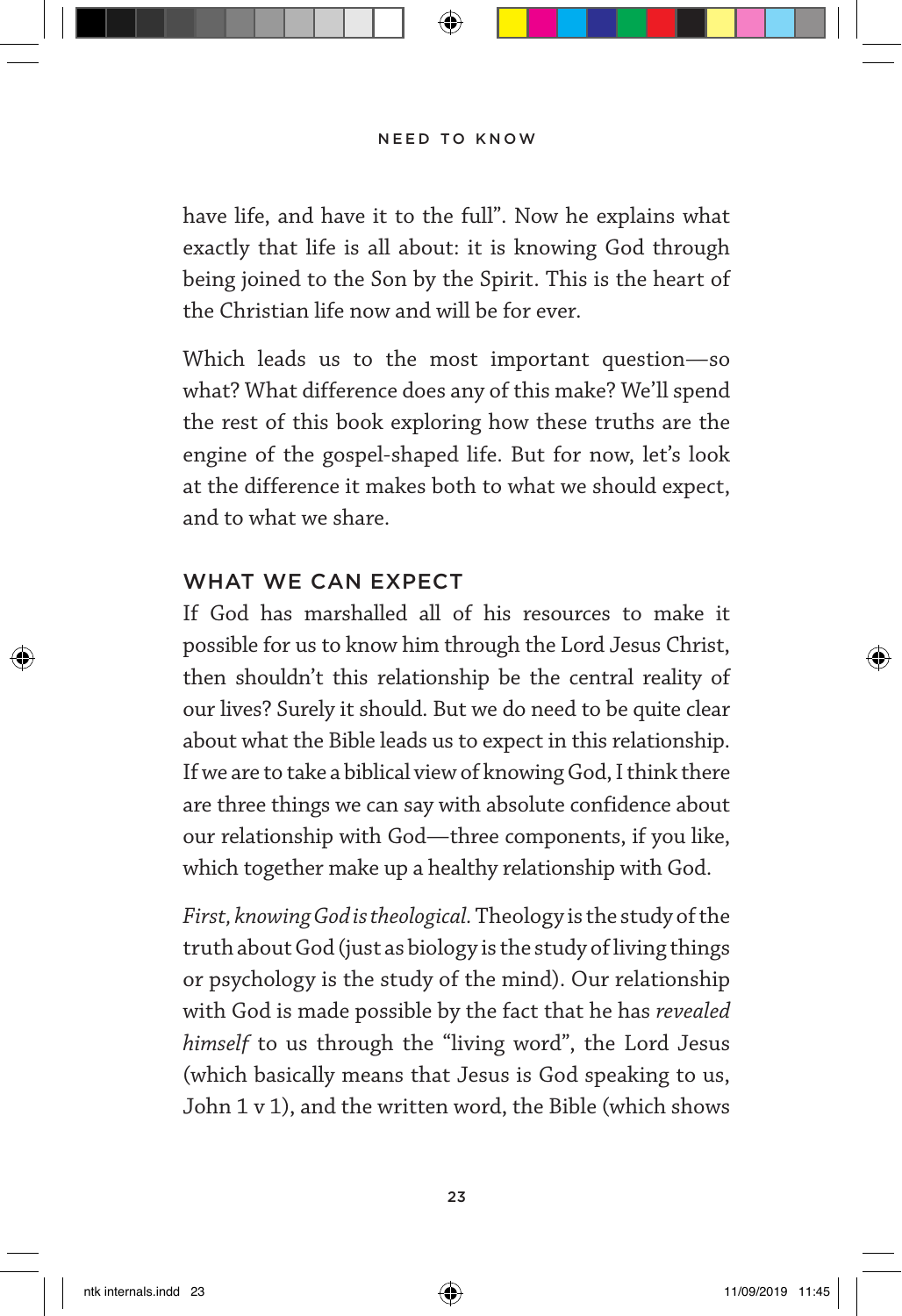us Jesus, John 17 v 8). Our relationship begins with God's words, is defined by God's words and is nurtured by God's words, as we'll see more in the next chapter. Do you want to know God better? Then read his word. And read great books about his word. Study theology. Aim high when it comes to thinking about God and relating to God.

Jesus is a person, not a bunch of facts—but he is a person who is known through the Scriptures. It's possible to read the Bible without knowing Jesus any better or deeper. But it's impossible to know Jesus better and deeper without reading the Bible.

*Second, knowing God is personal.* That may seem almost too obvious to say, but it is worth underlining. God is not like the Force in the *Star Wars* movies. Our God is a Trinity of love who invites us to know and delight in him. Our relationship with God is never individualistic—his plan is to save a whole family of believers—but it really is personal. We are not swallowed up in the great mass of God's people spread across time and space. As Jesus said to his friends, "Are not five sparrows sold for two pennies? Yet not one of them is forgotten by God. Indeed, the very hairs of your head are all numbered. Don't be afraid; you are worth more than many sparrows" (Luke 12 v 6-7).

One of the remarkable things about the Bible is that it is littered with the names of ordinary people from beginning to end. And it is no accident because knowing God is personal. The God of the universe knows you by name and invites you into an eternal relationship with him.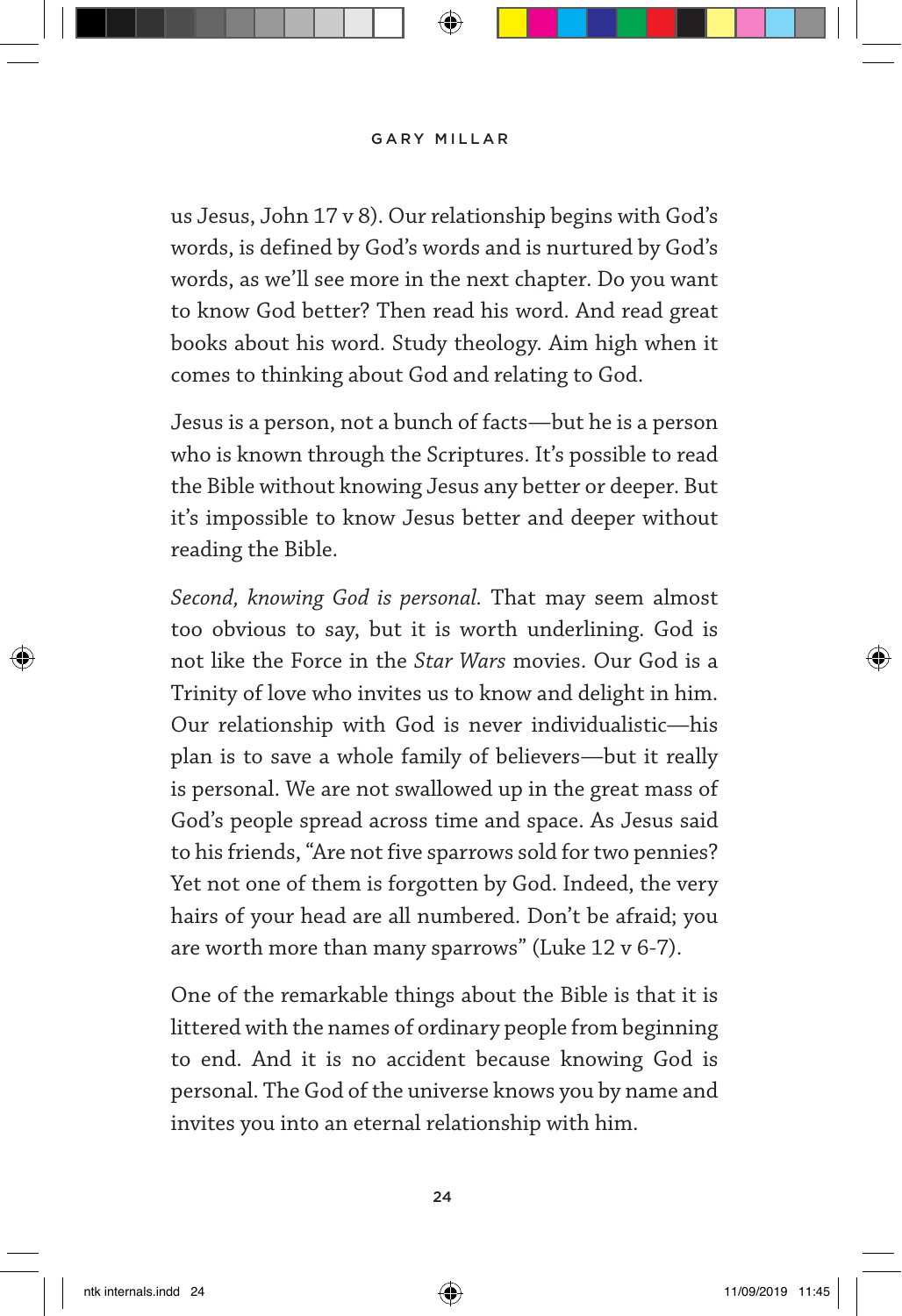*Third, knowing God is experiential.* It's something you feel. Now, we need to tread carefully here: we should not be driven by our feelings. That would be fatal. Nor is everyone's temperament or personality the same. I am relatively extroverted—a room full of people gives me a buzz. My friend Katie is more introverted—she'd rather spend her Friday evening having dinner with her flatmate. I react to the world in extremes—most things are either fantastic or awful. My colleague Andrew is more balanced—most things for him are just ok. You get the picture.

Our temperament and personality are generally reflected in our relationship with God. (So if you don't cry much at all, then it's unlikely that every time you pray for people who aren't Christians you'll shed tears. But some people might!) God made us and deals with us as we are. But we cannot escape the fact that knowing God having a relationship with the Trinity—is experiential. As God speaks to us through his word by his Spirit, it will have some effect on us. In general, it will make us *feel something*: amazed, grateful, happy, sorrowful, humbled, and a hundred other emotions beside. However messed up our emotions and feelings have been by the effects of sin, however tired we are on a given day, whatever we are going through—engaging with God as he reveals himself to us through his word is a real-life event.

Knowing God is theological and personal and experiential. I would go as far as to say that if any of these qualities are missing, then our relationship with God is seriously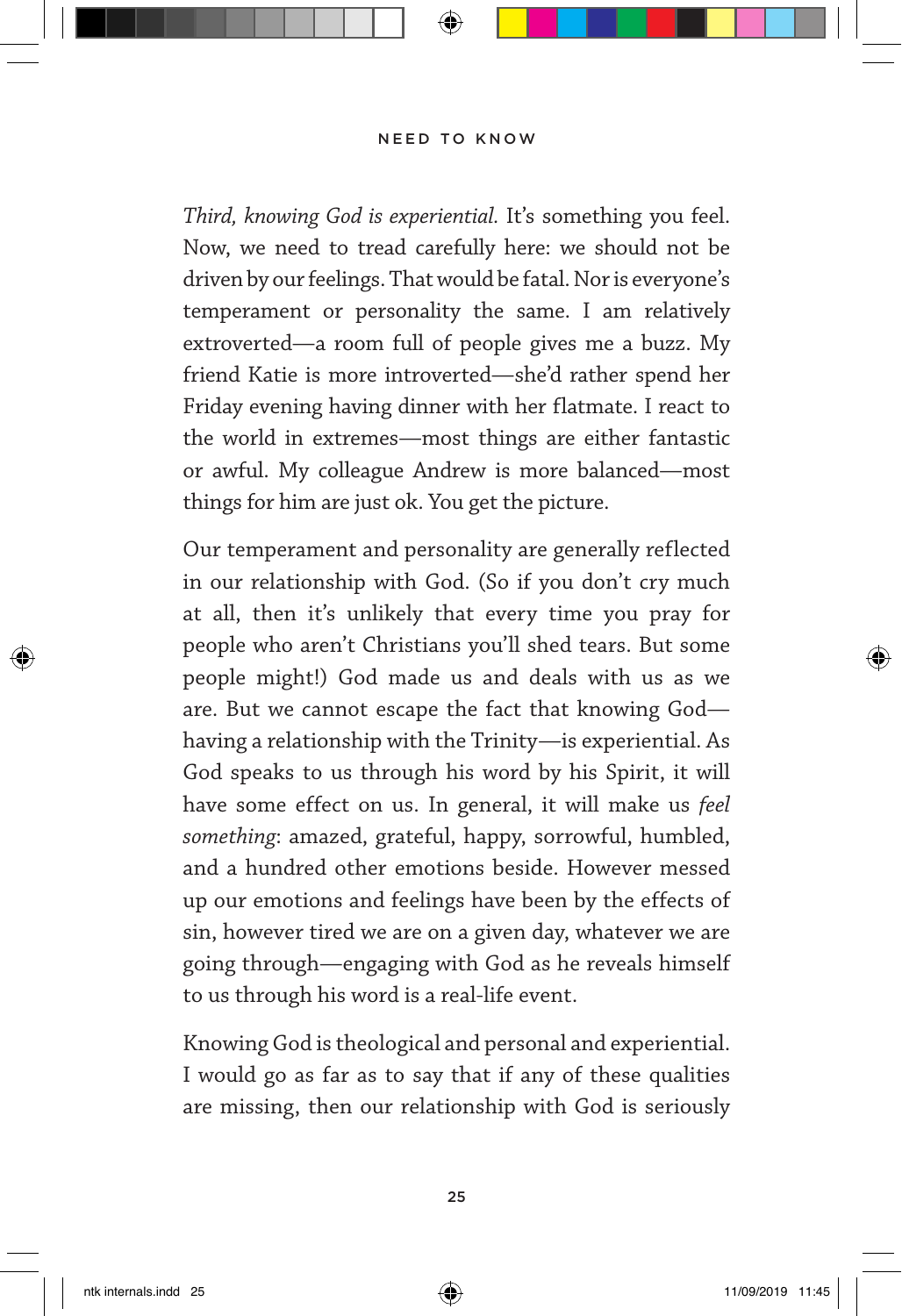deficient. We have been made and rescued to know God in this full sense. Do you?

It is, of course, very possible that this is completely foreign to you. Yes, you've been along to church a few times—or perhaps regularly for years. You've read the Bible and maybe a couple of Christian books that one of your mates gave you, but you never realised that the gospel makes it possible to know God in this richest of ways. If that's you, the great news is that God is holding out to you the immeasurable privilege of knowing and enjoying him for ever—do not miss out on that!

Of course, you may have known about all this for years it's just that you have been slow to take advantage of what God offers. You know it's possible, but you just haven't invested in it at all. Is your "God knowledge" still at an infant's level? Then now would be a great time to step up.

Or perhaps you simply need to hear and take hold of the fact that our God—Father, Son and Spirit—is deeply and personally committed to *you*. God is not a block of wood, and neither are you. So it is perfectly reasonable for us to expect to know God in a way which is theological and personal and experiential.

#### WHAT WE SHARE

If we've grasped how great these truths are, then inevitably we're going to want to talk about them—especially with those who don't know Jesus. That's a great thing to do! When we do, we need to make sure that the gospel we